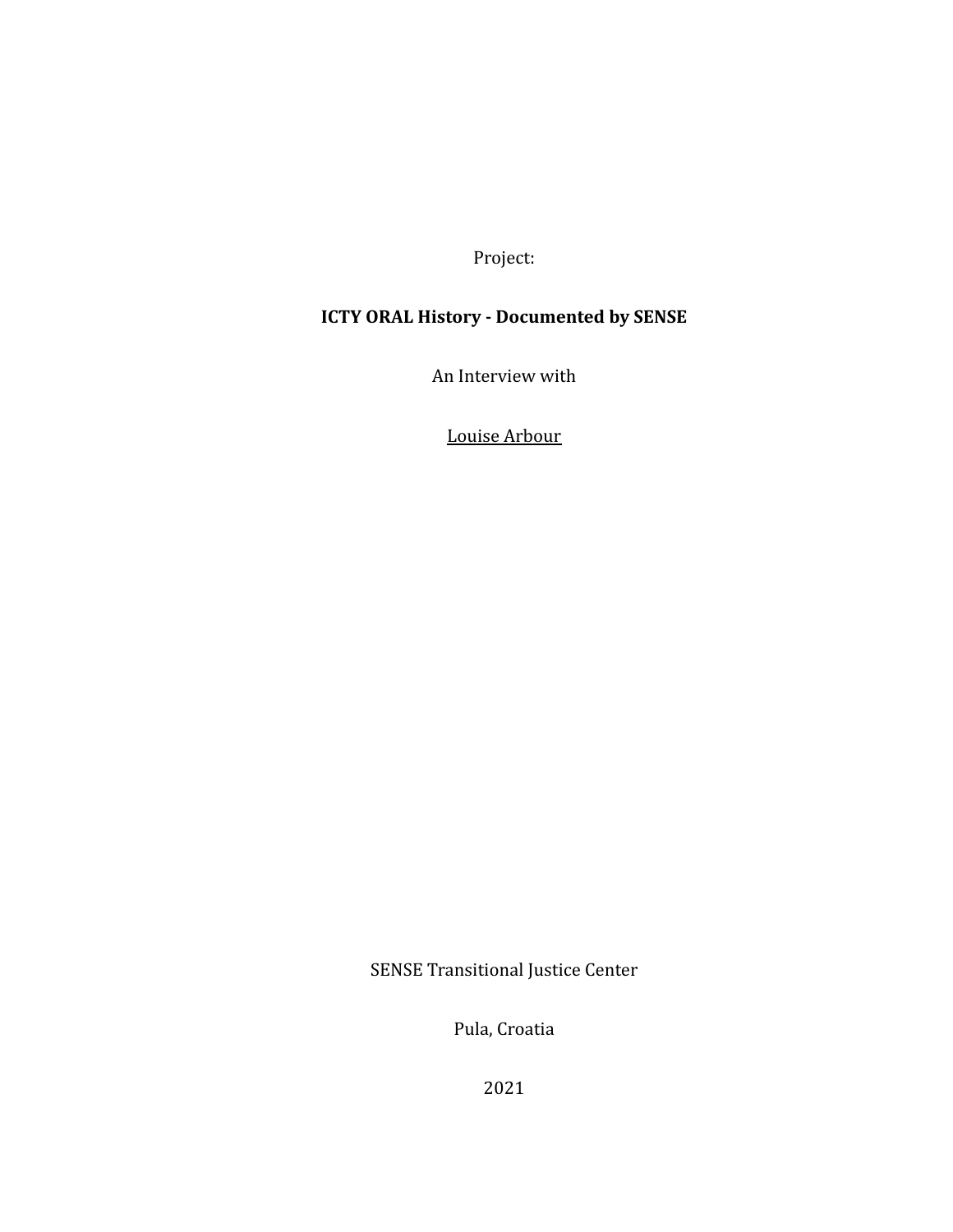Interviewee: Louise Arbour (LA Interviewer: Mirko Klarin (MK) Location: The Hague, The Netherlands Date: 13 September 2003

Canadian lawyer Louise Arbour took over as ICTY chief prosecutor in October 1996 and remained in office until October 1999. In an interview with SENSE in September 2003, Arbour speaks about the transformation of the Office of the Prosecutor, breaking the "arrest blockade" of indictees and the first indictment against an acting head of state, the president of the Federal Republic of Yugoslavia and Serbia, Slobodan Milošević.

MK: Did they know what they were creating, in the moment when they vote to create the Tribunal?

LA: It would seem from the historical records, many people have admitted that they did not know and frankly it is quite understandable. It was very unpredictable. It could have taken all kinds of different directions. I think decisions were made by the first prosecutor, by the judges, by me, by all kinds of participants, that could have changed very dramatically the shape of the institution. I will give you one example: When I arrived in 1996 as you will recall, the biggest problem was arrest. And there were, at that time, very serious discussions about whether we should have the Statute of the Tribunal modified to have trials in absentia. Now, had we done that, it would have been a very different enterprise, not one in which I would have wanted to participate. I was against that right from the beginning. But there were a few critical decisions that were made that shaped the future,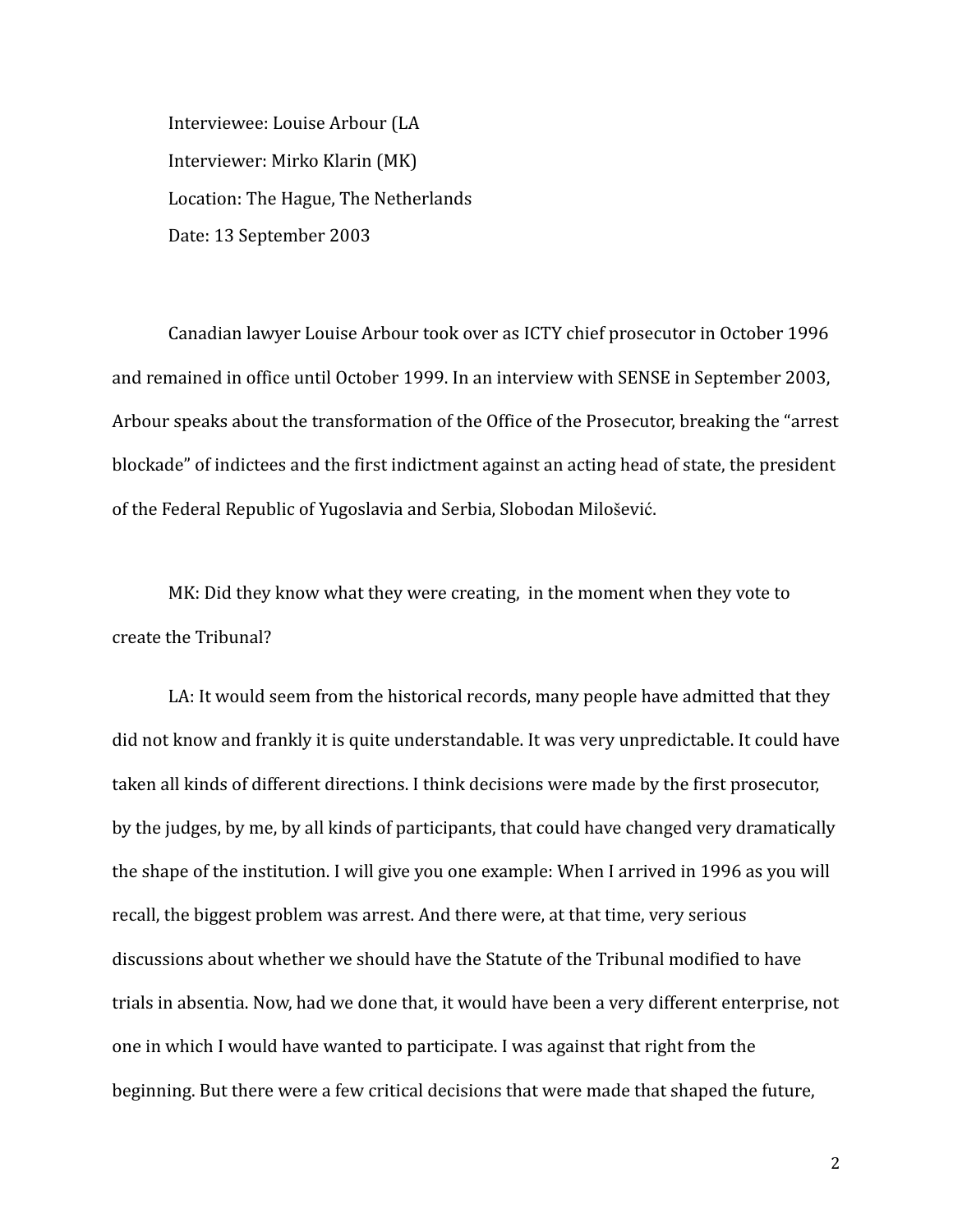the success, but also the size and the importance of the institution. So it could not have been predicted by the founding fathers and mothers.

MK: What kind of institution did you find there, when you arrived in September 1996?

LA: What I found in 1996... First of all, I came with absolutely no idea what to expect. I don't know what I thought. I thought it was a great legal experiment. I had very little sense of how operational it was. I thought this was a kind of laboratory of comparative law. I think this is what I thought. What I found was very surprising. It was an institution that I thought in terms of its legal definition was very unaware of its powers and its strength. It behaved very much like an NGO, not surprising in a sense. That's the community within which it was operating. All its friends were NGO friends. It had very little presence in a more traditional law enforcement community, you know, intelligence community, policing... that is not where it was operating. I felt that it was not asserting itself as a powerful institution, it perceived itself as very much at the mercy of state cooperation, very uncertain about its financial future, security, very uncertain about the political support it had in world opinion. While in fact, because I only read the Statute I thought this was an immensely powerful institution. It was a Security Council Chapter 7 creature. You can't get any more power than that. And my own attitude from the outset was to try to assert that. To change the mood of the place which was essentially a mood of uncertainty and dependency into a mood of authority and strength and power.

MK: But also you tried to change the mood of some other institutions like NATO. You had a lot of struggle with NATO regarding what you called at that time "the blockade of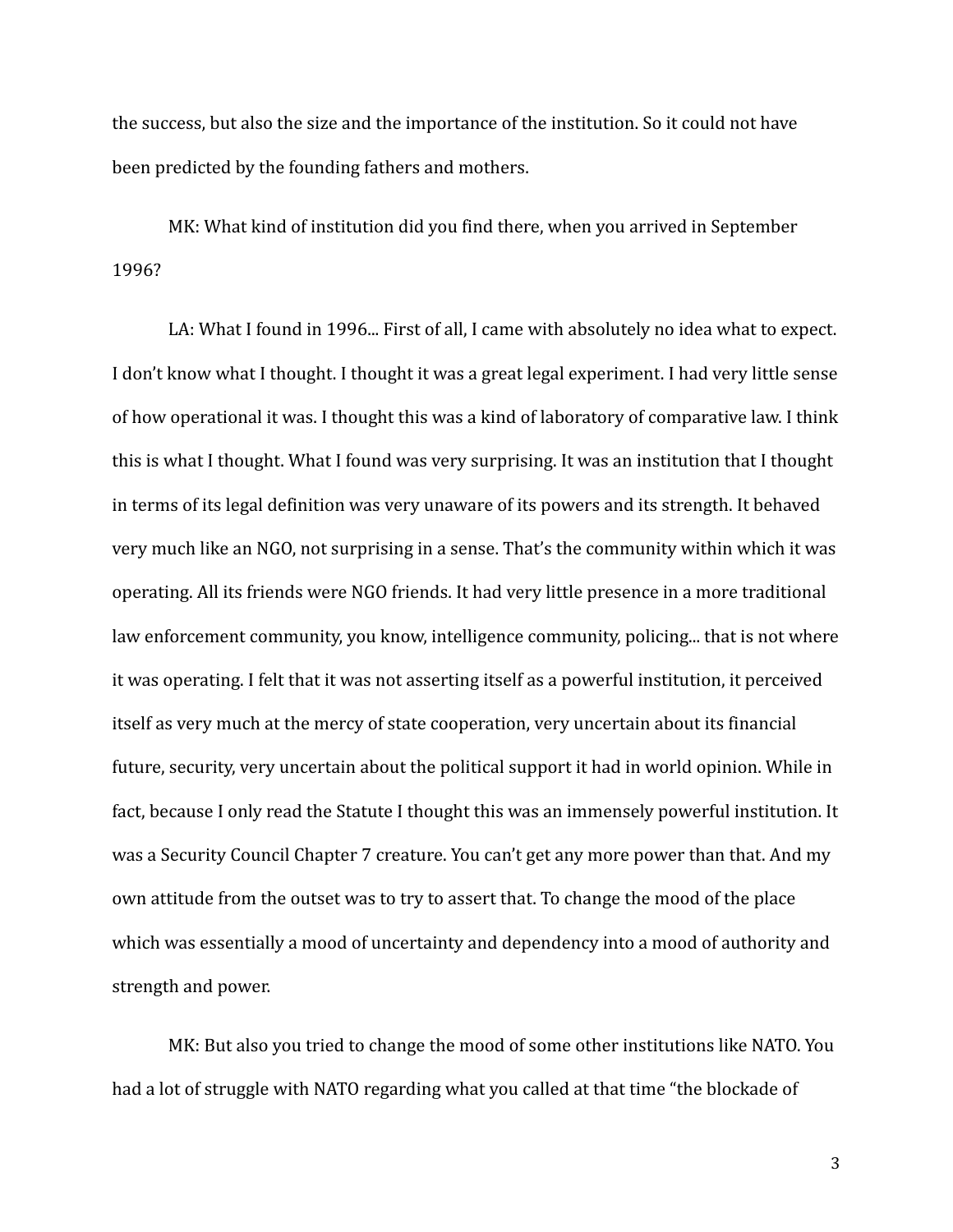arrests". Can you give us some of the details?

LA: It is very complicated. I think, first of all, NATO itself was very unsure about its role, its emerging new role, not just as a kind of peace-keeper, peace broker but sort of policeman of the region that needed a lot of policing, the region that was in the state of total lawlessness. So we were dealing with a very reluctant partner in IFOR and then SFOR but also a partner that was very ambivalent about its mission. You know the language there was all mission creep and tensions I believe between various sectors within NATO, between say the Pentagon and the State Department. Between the UK, later on, after the change of government in the UK, and other players about how proactive they should be in interfering with the arrest of indicted war criminals and basically in being implicated in civil society in Bosnia.

So, yes, we had lots of difficulty I think in the outset, in turning that into a working partnership. We had very different assumptions as to what the consequences would be of NATO, of SFOR becoming a true partner of ICTY. Their assumptions were very pessimistic that there would be retaliation, terrible consequences if arrests were aggressively pursued. My assumption, I like to think, which was obvious, was that they had to assert themselves also as a powerful force in the region and they had to be very uncompromising with indicted war criminals who frankly were still causing them a lot of problems. So, I thought there was a mutual interest in disabling these people.

MK: Once you admit, to me at least, that you have tried to shame NATO into action by acting together with Jacque Klein in the first international arrest?

LA: Well, first let's start with the proposition that anybody who wants anything done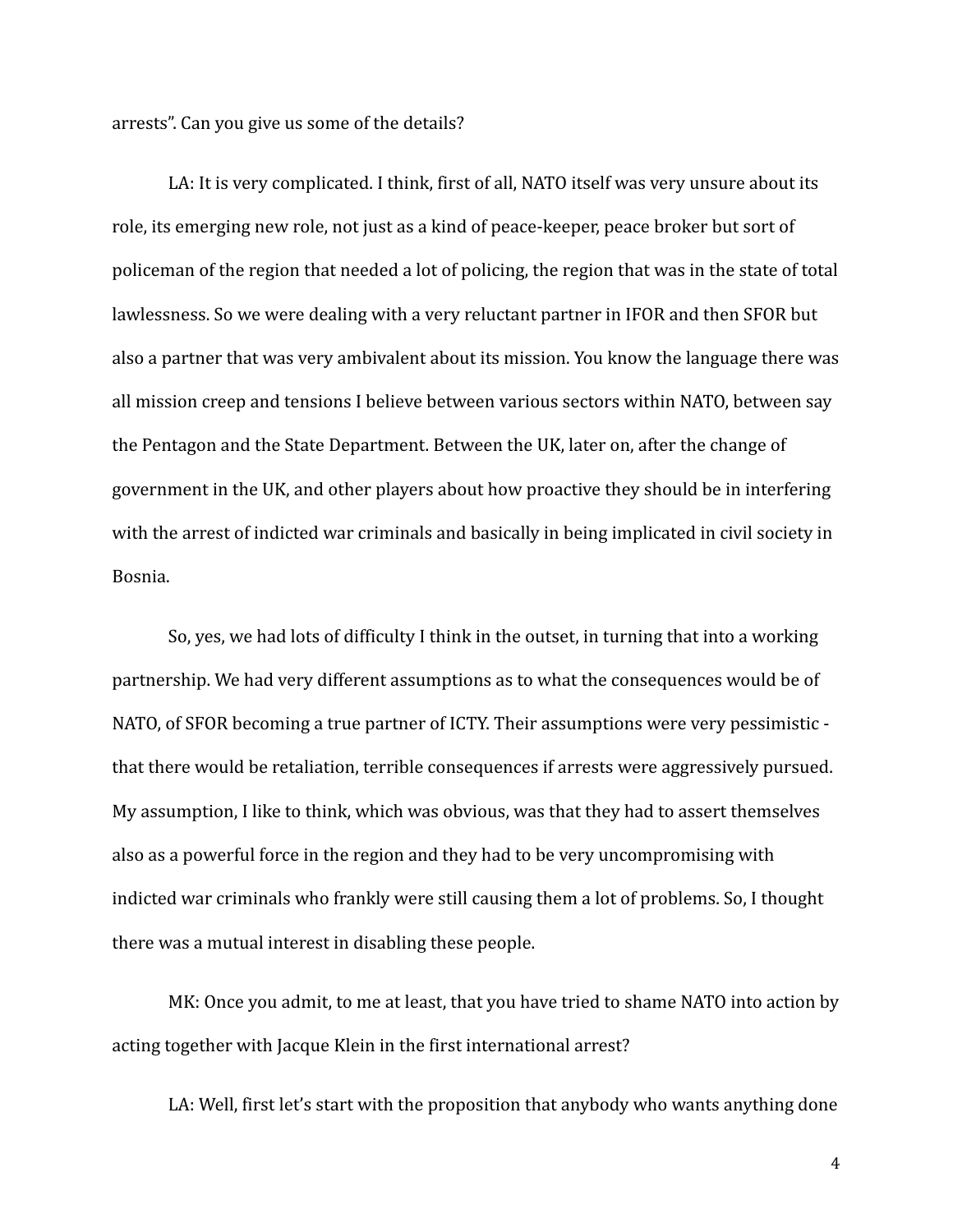would be well advised to choose Jacques Klein as a partner. He is, to say the least, a man of action, he was very keen to be a participant in the arrest of Dokmanović. This was a sealed indictment so the opportunity was wonderful and I think he welcomed the opportunity to show off his capacity in UNTAS - which was a very modest presence compared to what, thirty to sixty thousand SFOR troops in Bosnia - that he could do alone what they said was so difficult for them to do. So, it was I think relatively easy to persuade him to be the first player and sure enough, it worked. And it demonstrated, I think, the hypothesis that in fact, this would be a positive development made it easier than to go to SFOR in Sarajevo and say "Surely, you can do it too, particularly in the same circumstances of the secret indictments."

MK: You have been very criticized for this practice of the sealed indictments.

LA: The first thing I would say is that we were put, because of the noncompliance of the domestic states in the former Yugoslavia, we were put in an absolutely dire position, the position in which in fact our own survival was at stake so they should not be surprised that we had to turn to very extreme measures to ensure what in fact they were obligated to do themselves. Frankly, I don't think there is anything particularly extraordinary about not announcing in advance that you would arrest someone when you know full well they would do everything to avoid the arrest. I don't know a single domestic state, if the police anticipate that the accused will escape or resist the arrest by force, I don't know a single country where the police would send him an advance notice that they would come to arrest him. I mean, these are law enforcement measures that I think are very standard in this kind of climate.

And we had a long track record. There were 74 publicly indicted accused with no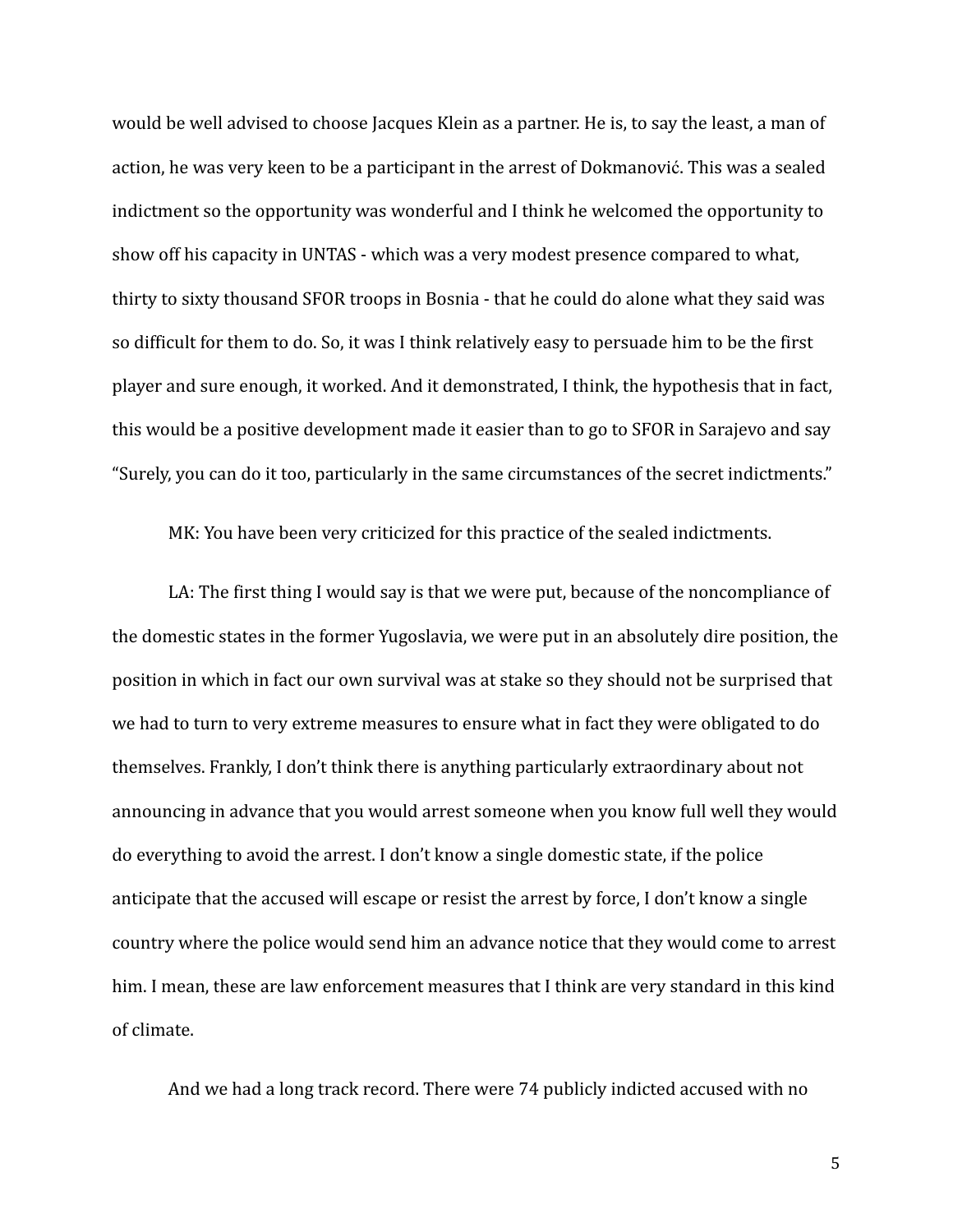arrest. It is pretty obvious that public indictments did not work. So it seems to me that it was... as it turns out it worked. Unfortunately in some cases, it created casualties. This is regrettable but in a sense it was unavoidable. But I have no misgivings about having used that procedure at all and it was sanctioned by the judges. It was not a cowboy operation. It was a perfectly legitimate, legalized process, very successful.

MK: Back in 1996 in December, you participated in the Implementation Council conference in London.

LA: Oh yes, I remember that.

MK: And I remember how you commented on their discussion about should they arrest or not. And you said, this is not a matter for the debate - this is the law. You have been very angry I would say.

LA: Well, first of all, the background had been just horrendous. We were not invited when in fact all kinds of other sorts of marginal players in the peace process were there at the table. We were not even invited to sit in the back rooms and Nino Cassese, the president then, was furious that ICTY had not been invited to attend. We were a very important piece of that process and yet we were left out. So there were all kinds of phone calls, particularly from him trying to ensure ICTY's presence. And in the end at the very last minute, if I recall, probably at the intervention of the Dutch foreign minister we were told that well, maybe we could come and maybe we could sit somewhere in the back. And president Cassese was unwilling to go on these terms. I tend to be very pragmatic and I felt if anything positive can come of that, why don't I go? I am not the president, I don't represent the whole institution but I am the one who is trying to make things happen. So, I went, I went all alone. I didn't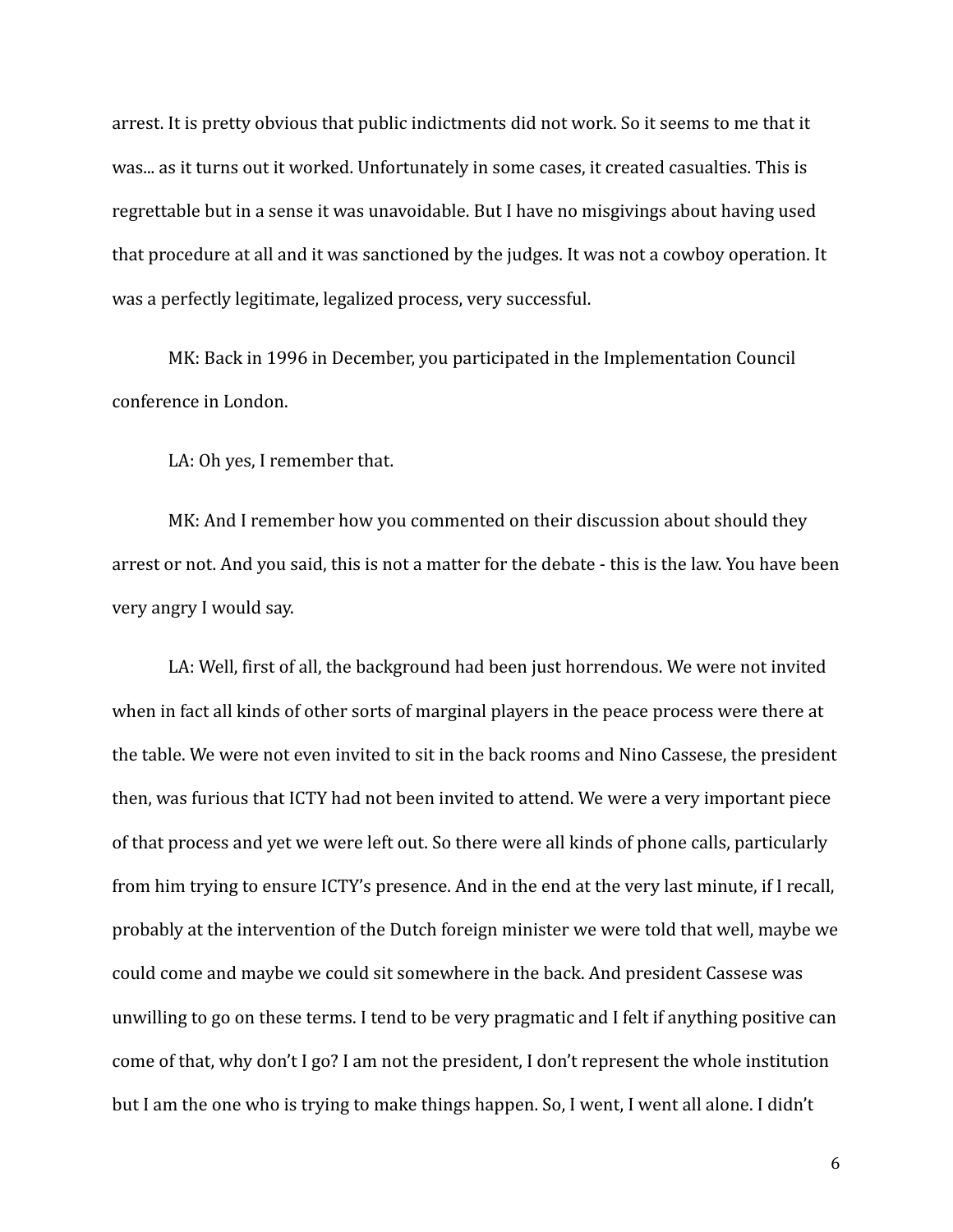even bring a single staff member. I was told I could come but certainly, I could not speak so I had no speech, nothing prepared. And when I got there again the Dutch foreign minister insisted that I be given a seat at the table and to my great surprise he insisted that I be allowed to speak which put me, I remember at the time, in the state of the frenzy of trying to draft the few lines. I knew I could not abuse the invitation to speak so I should be very much to the point and very short and basically I thought this is all I can say. It is so obvious that this is not an acceptable debate whether or not arresting war criminals would be a good thing or a bad thing. You were legally obligated. This is the law. And I thought again at that time this was a part of, what I thought was an important strategy, that we had to make people understand that we were not just another player, we were a legal, judicial institution, not an NGO, and not some kind of political actor, we were completely different. But we had, with that, some strengths that were unique such as the law, compliance.

MK: There have been some changes soon after that in the State Department when Madeleine Albright took the position instead of Warren Christopher and also in Foreign Office in Great Britain. So, how important were those changes for the life of the Tribunal?

LA: I think in retrospect, usually it is a series of factors that give you a window of opportunity. And I think in that case if we look back on history, the right moment came and in a sense, we had to be patient, we just had to wait for this right moment and it was the combination of change of government in the UK and the change in the foreign office, a change of atmosphere in, well in SFOR itself there was a change of command, in SECUR, in the command of NATO. There was also the resolution of the issue of NATO expansion which was irritating with the Russians and I felt very strongly that NATO was unlikely to do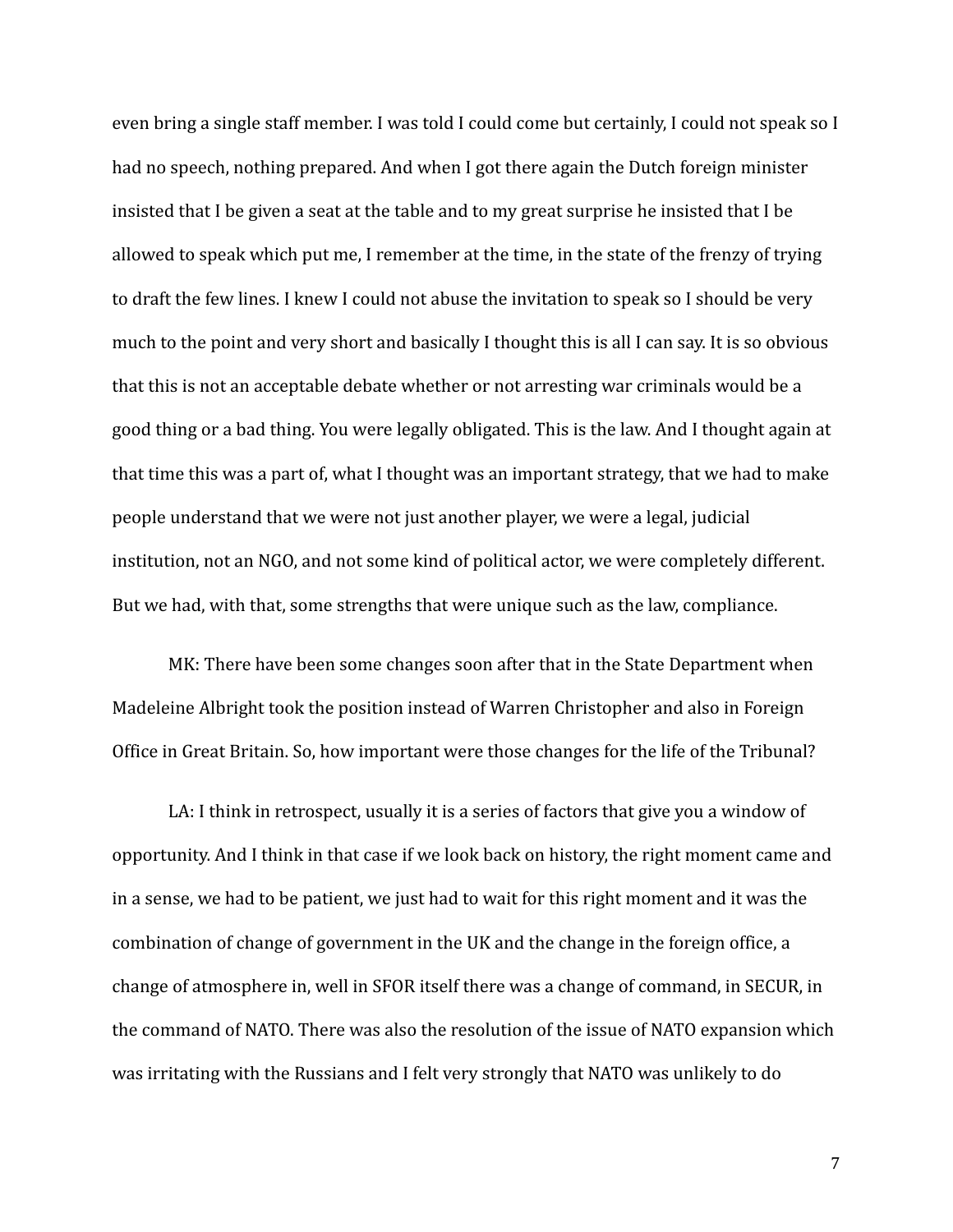something very provocative until this issue of NATO expansion to the East was resolved so as to not further aggravate the Russians. There were lots and lots of issues and the secret indictments were in place and all of a sudden the NATO expansion issue was resolved, all the right players were in place, sympathetic to the Tribunal. The sealed indictment had been shown to work in the Dokmanović case with Jacques Klein. That was the right time and it happened. Now, if one of these factors had not been in place, which one I don't know, but I think that is the way you have to operate in these institutions. You have to be prepared to move, to seize the opportunity very rapidly.

MK: And then in 1998 you announced your intention to start a Kosovo investigation, to send investigators on the ground.

LA: If we go back to January 1998 for instance there was already a lot of information coming out of Kosovo that things were not going well, that the police were very rough that there were incidents here and there. There were many NGOs, particularly NGOs who worked on the ground who were pressing me to assert our jurisdiction. Now I had two problems. The first problem was that all our sources internally were committed. We had finally put in place a strategy of investigating the top leadership. We were very focused, very determined, it was going very well. All of a sudden we had an entirely new file to open and it was hard to convince investigators and so on, to drop their current work and to embark on this thing they did not know very much.So, internally, let's put it this way, it was hard to turn the ship around on a vague theory that bad things were starting to happen.

By the summer of '98 and the early fall of '98 my other big problem was that we only had jurisdiction in Kosovo if there was an armed conflict. To have an armed conflict you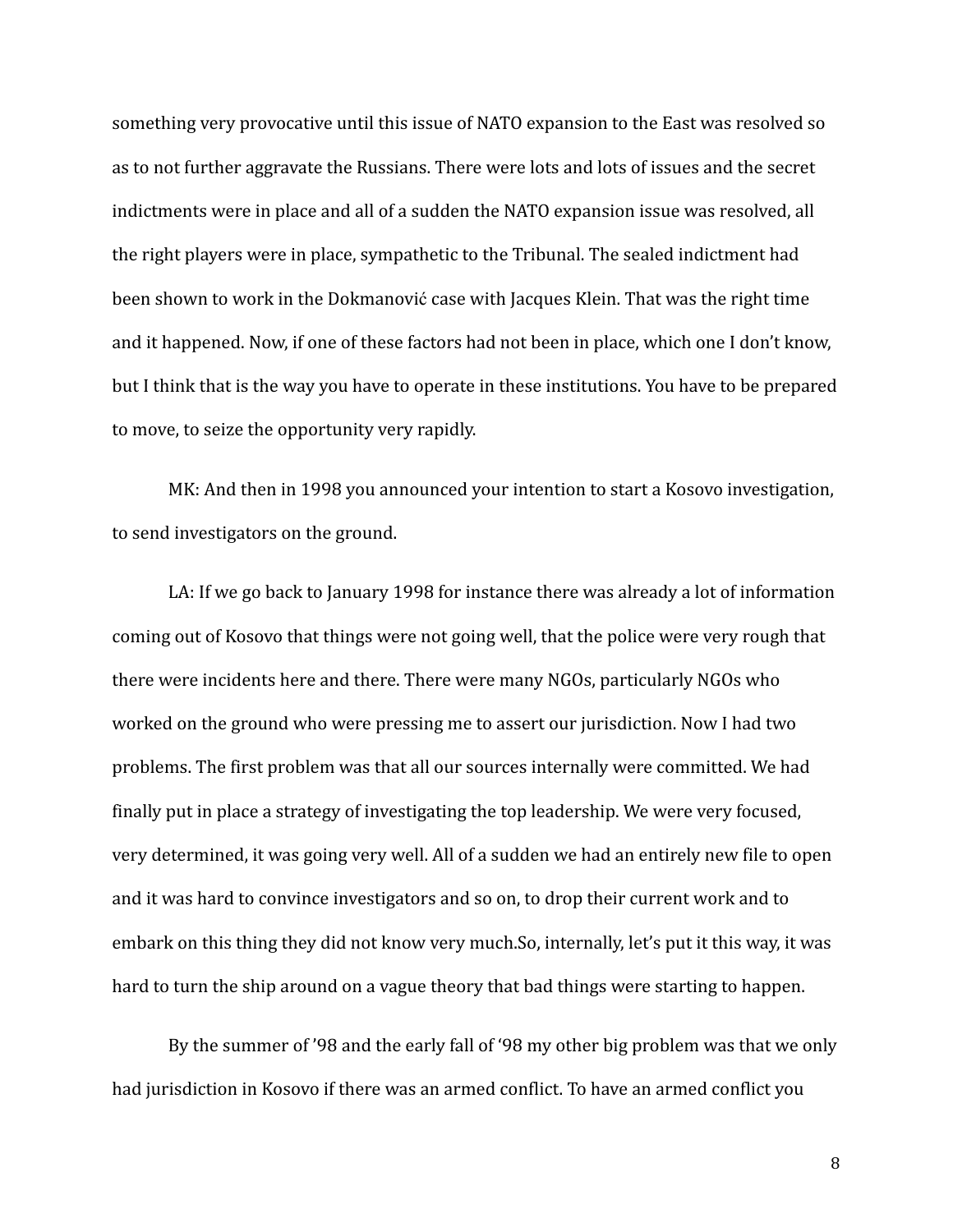need organized combatants, armies, or organizations that have a command structure. We knew at that point very little about the KLA and Milošević, of course, was always calling them a bunch of terrorists. So, I felt before we... and I knew we would have a terrible battle with him if we tried to investigate, I felt it was important to make sure that our jurisdictional base was very solid and that politicians, including in the Security Council, could not dispute the fact that there was an internal armed conflict.

So, we started collecting information on the KLA. This was very critical for us to be able to show that this was in fact a military-type structure. That took time, it was a new investigation. And then Račak, January '99 blew up. By then we were ready. We knew we had an armed conflict, we had the basis for that, so I felt very sure when I asserted my right to enter because I thought our jurisdiction was unimpeachable. It was a combination of a terrible, highly publicized massacre and a fact that I felt 100% capable of asserting the competence of the Tribunal.

MK: So, then you decided to go to Kosovo.

LA: Not very successfully you will recall. I decided to go. I was very transparent. First of all, I notified, I told Secretary General Koffi Annan that I was gonna go because I knew this was going to be somewhat difficult. I also told Belgrade, I sent someone to the Foreign Ministry in Belgrade and I sent someone to the Yugoslav Embassy in The Hague to tell them that they had to give me a visa. In my view it was just a formality because I was entitled by law, by the Security Council mandate to go to the scene of any investigation and I told them that I would actually, visa or no visa, present myself at the border the next day. So, it did not take them by surprise, in fact, they were very well prepared to deny me entry. Now, the only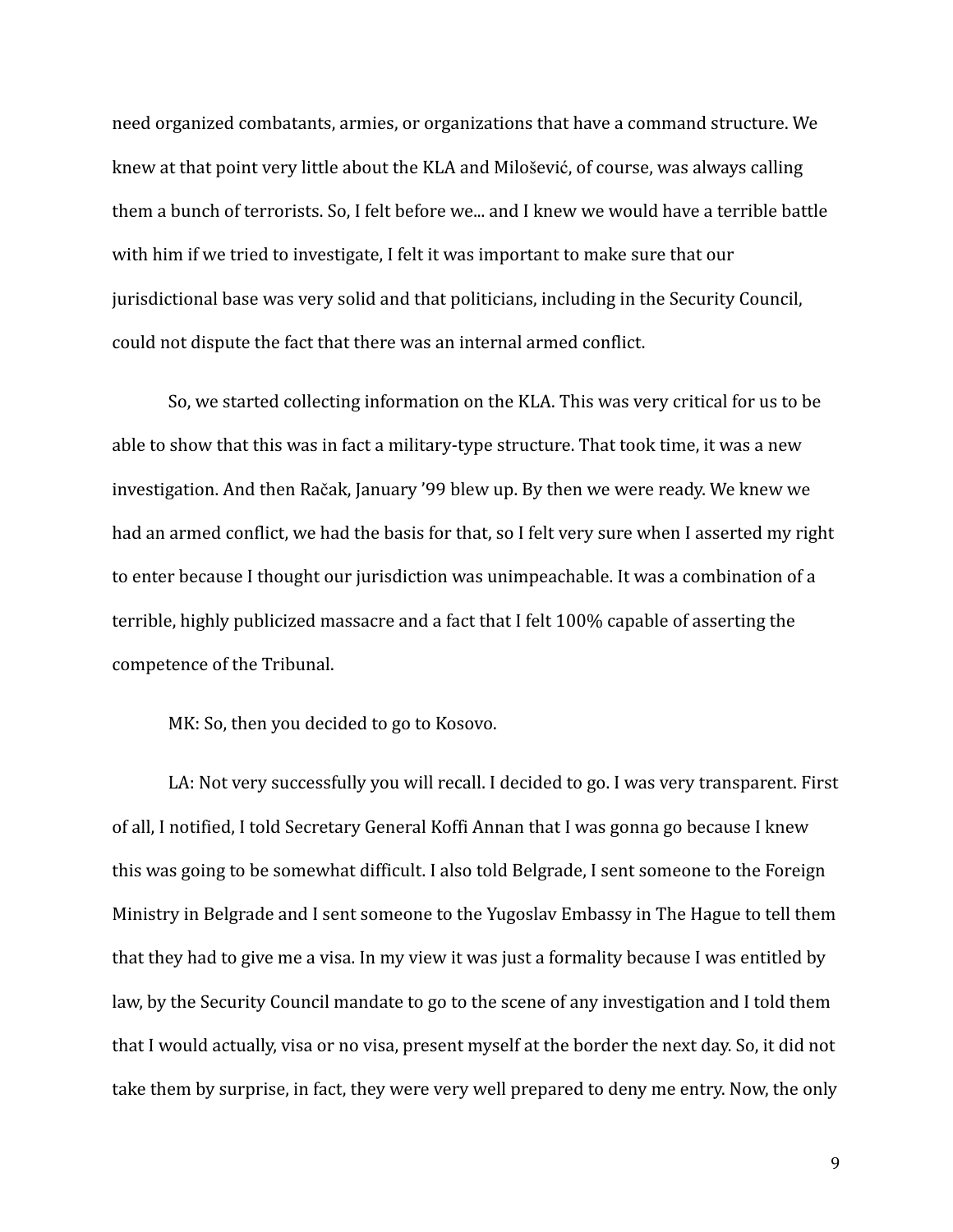interesting comment I can make on this entire episode is that it was my first consciousness of the importance of the media, my first real consciousness of the importance of the press because I was there, I know what happened and I know how it felt, it felt like a total failure, total defeat. I stayed on the border, at the hotel nearby for 2 or 3 days talking to all kinds of people, trying to negotiate my way in. I spoke to general Clark, to general, what's his name, the German general... I spoke to the Russian Ambassador in The Hague who tried to intervene on my behalf. I had lots of contacts, a lot of pressure, and eventually, it did not work. I came back to the Hague almost ready to write a letter of resignation. I felt like I can't do this. Obviously, there was nothing else I could have tried and it didn't work. And yet when I arrived in my office in The Hague the staff were lined up applauding. This was viewed from the outside as a great success moment of the Tribunal, a moment of force and of visibility and yet for me who was there it felt exactly the opposite and then I realized that image and the power of the message. This confrontation at the border was immensely important to explain to the world the work of the Tribunal so what I perceived as a defeat I realized my perception was wrong. The real reality was the reality as perceived by those who of course were not there but were living the moment through the media.

MK: You mentioned earlier that it was difficult to 'turn the ship' because you had the leadership investigation. Was Milošević included in those leadership investigations before Kosovo?

LA: Yes, of course. I say, of course. But, before Kosovo, we had already identified the lines from different crime bases in Croatia and Bosnia that we thought provided an investigatory line that would allow us to move up the chain of command. So, this was all in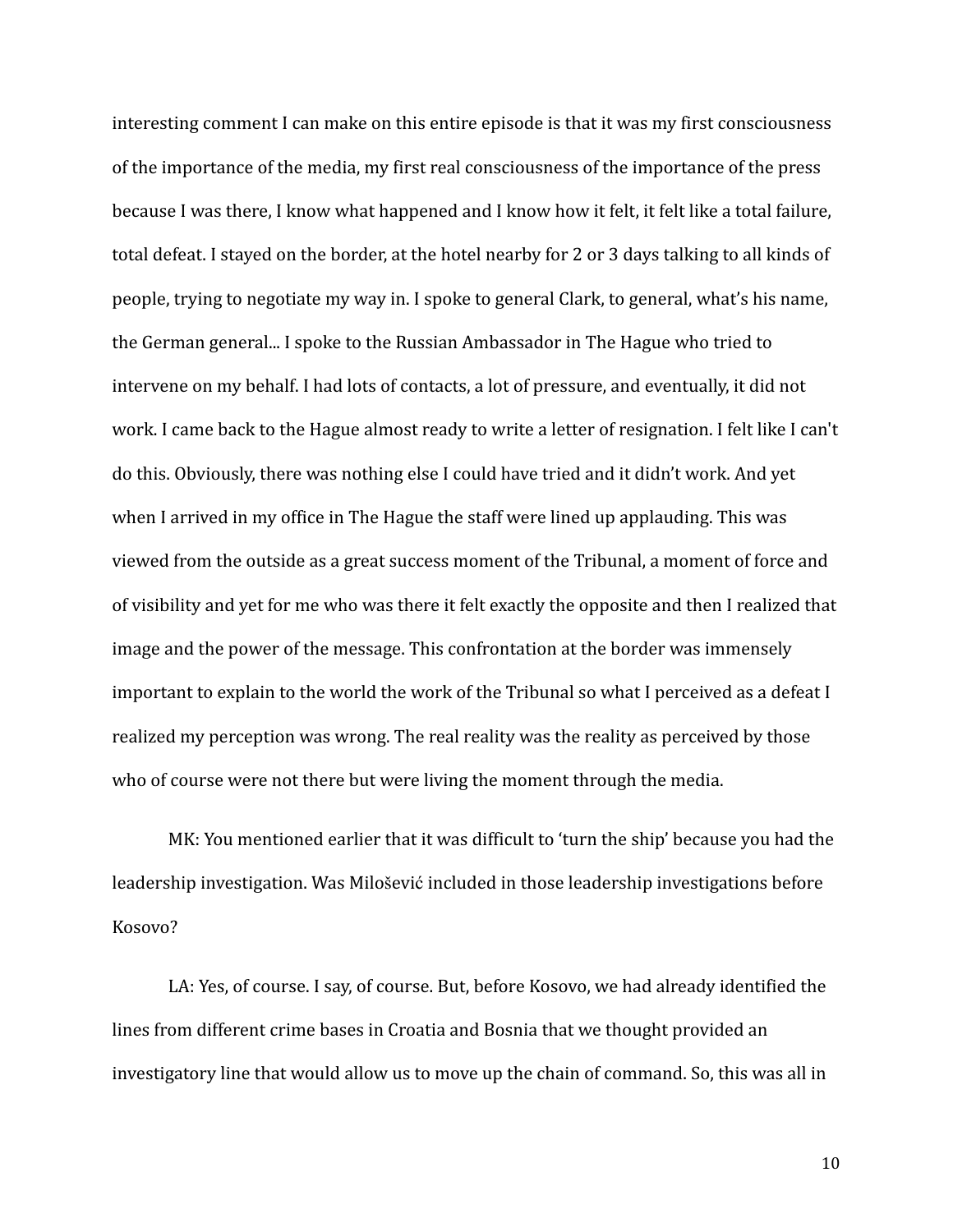place. Now, Kosovo, of course, provided a much quicker route to this kind of investigation. But this was in place and in part this was what was so hard to turn around because these investigations were very focused, were going well and the staff was very dedicated to that. So in fact after Račak we also had the opportunity to then go and seek outside assistance, more resources, gratis personal, you know, a few other things to allow us to do it. Before Račak it was very hard. We had to use internal resources to do a Kosovo investigation.

MK: After Račak, there was a conference in Rambouillet, and then the NATO airstrikes started. At that moment it looks that some politicians, especially Brits and Americans, want to use the Tribunal as a kind of stick against Milošević. How much material did you get from the NATO countries during the airstrikes? How much intelligence or some other material that you could have used in the investigation?

LA: I am very reluctant to comment on the kinds of evidence and information we received because obviously it is before the court at the moment or at least it's been put before the court what material we decided to use. You must recall something that in retrospect I think is a real burden on the work of the prosecutor is that we obtain a lot of information from what you could label "professional information collectors" or "professional information providers" states that have great collection capacity. Most of what we get from them we get under the rule 70. That is we get for lead purposes only. And we have to give an undertaking not to use it unless they then consent and of course they'll never consent unless it's absolutely imperative that we use the evidence, and they feel they can expose the extent of their collection. So, I think typically the prosecutor will not use in court this kind of information if the case can otherwise be made without revealing it and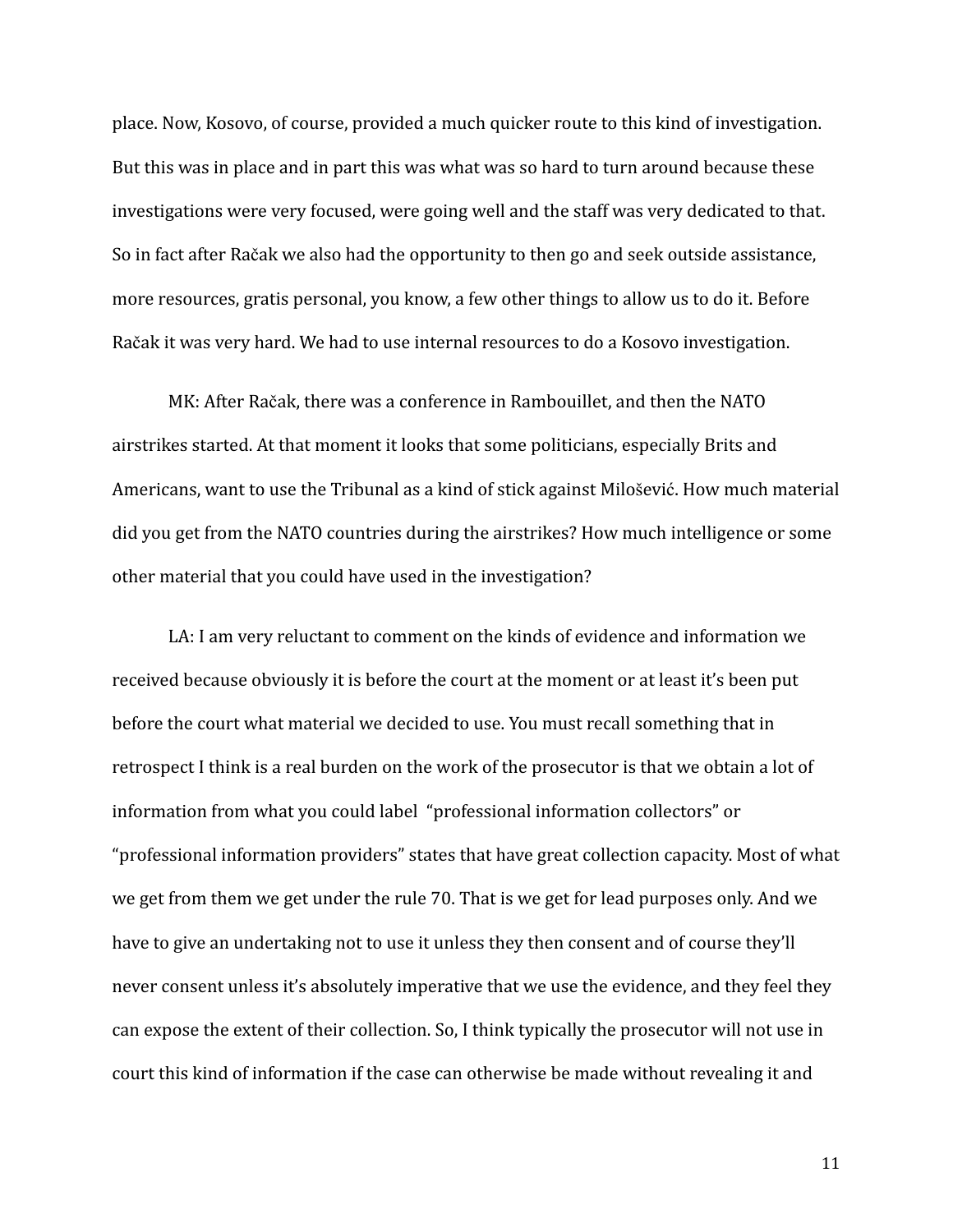that is not always within the prosecutor's control. You have an ongoing relationship with these parties and sometimes you just have to accept that they will share but they will not allow to be put in the public domain the information that they provide.

Now, having said that, they always provide less than they purport to when it suits their interest to claim that they are great supporters. So, essentially I think what's critical is that - in the months preceding the indictment of Milošević, on the one hand, I felt quite confident that we were getting close on the important counts that we decided to proceed on, that we had enough evidence to get an indictment confirmed. I was also persuaded that the minute we brought the indictment that would be the end of the supply of information because they would decide that we had enough. So, I tried very hard especially in the weeks just before we confirmed the indictment to get everything I could because I thought it was my last chance, that after the indictment was confirmed basically they would say, "If the judge is satisfied that there is enough evidence we don't need to give anything more". So, I made a very last effort going to all the important capitals to try to pull out everything that I thought was still out there.

## MK: And they have been cooperative?

LA: To some extent...You never know what you don't get. Sometimes you can speculate that it is not credible for instance that some forms of information has not been collected, and is not available, particularly in two areas – in signal, in interception, electronic interception of communications, and also in highly sensitive human intelligence. Sometimes you think there's got to be more, but on the other hand, you can allege that you can assume that, but you can never prove that because obviously, you don't have it.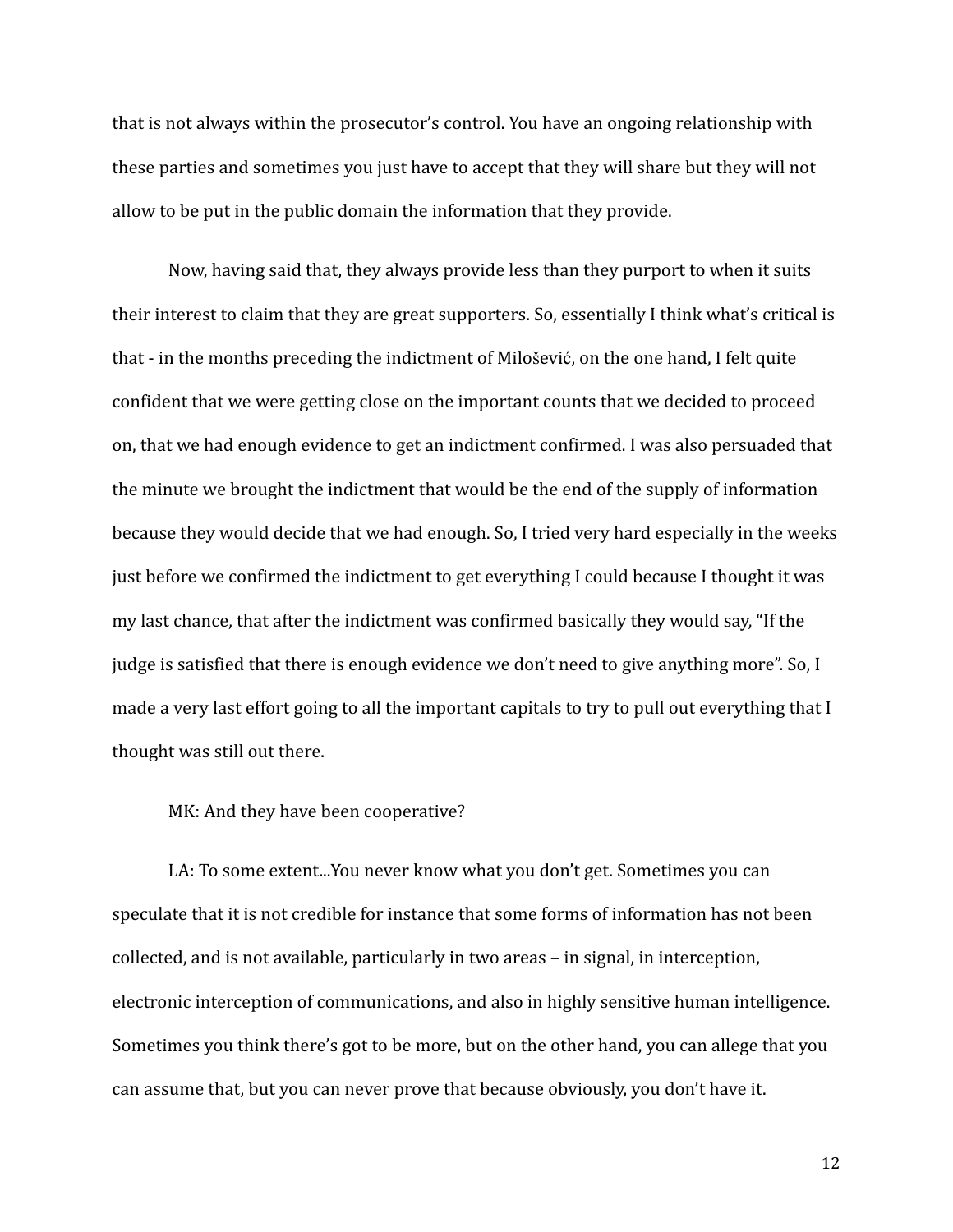MK: Isn't that a way that foreign governments can influence the work of the prosecutor, by giving or withholding some information. This is a critical question.

LA: The question of access to evidence is absolutely critical for the work of these institutions and it is a problem that you don't face in national courts, almost never. First of all, because you have coercive powers. In national courts you get the court to issue an order to the ones who detain the relevant information and also typically in domestic courts, in either civil or criminal cases, you don't make a living as a prosecutor trying to probe highly sensitive sources like the military intelligence community. Once in a lifetime as a domestic prosecutor, you may have to do that. But in the routine cases, the information that you seek is information that the holder does not want to share but it is not otherwise immensely sensitive for state interest. In international courts, virtually anything you want, or the best information you want, you have to go and get it out of these sources over which, one, you have no authority and, two, who are not in the business of sharing with anybody, let alone with foreigners. They don't even share with their own nationals. I am talking here about the intelligence, criminal intelligence, and military intelligence community are not in the business of sharing. So, the key there is to develop a professional working relationship based on trust and mutual respect and start working with these communities in developing long-term channels of exchange, not just information but analyses. It is one thing to have information and it is another thing for analysts to get together and try to comprehend the significance of these snippets of information that they have here and there. It is very difficult.

MK: I know that many times you have been asked by the journalists why you haven't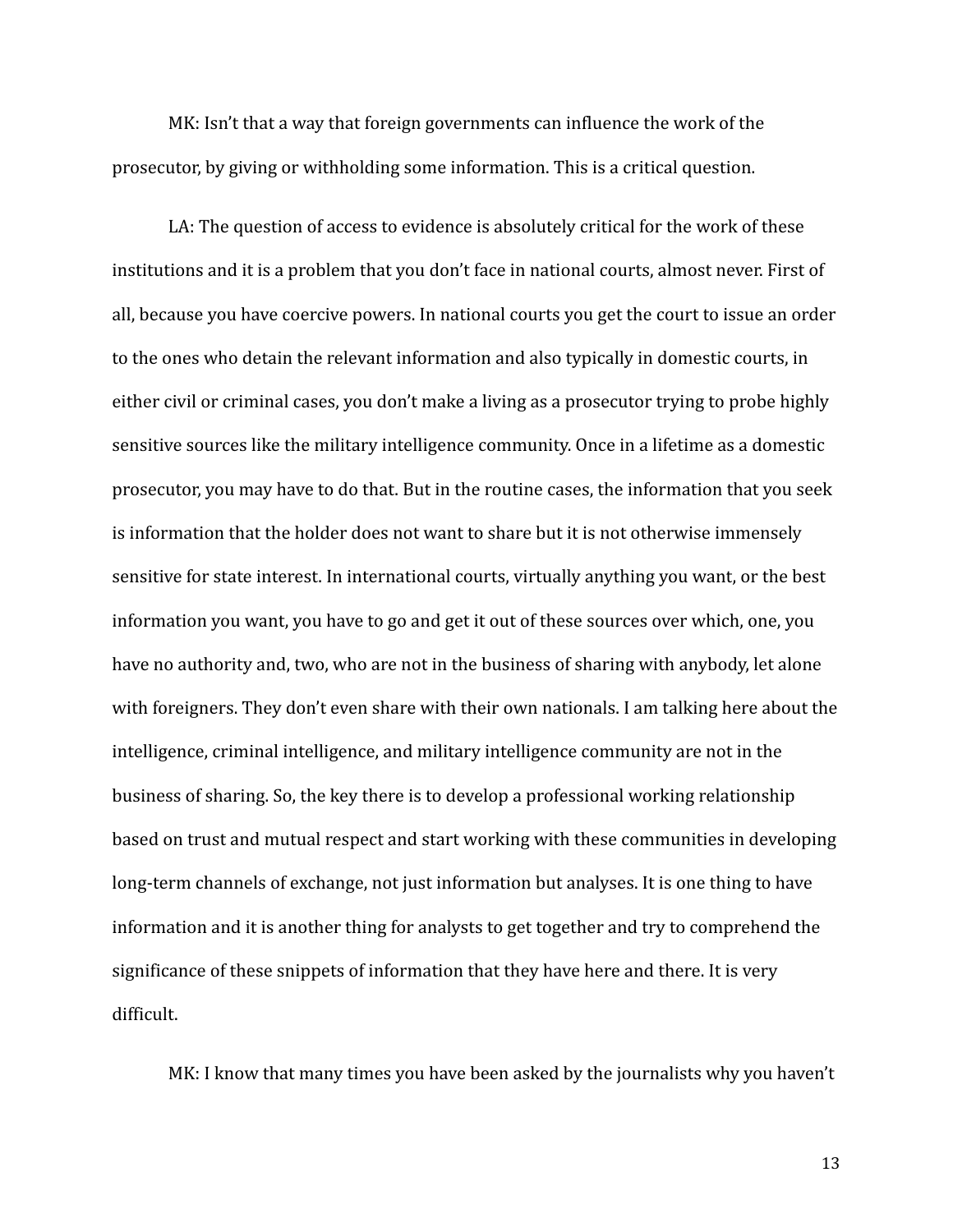yet indicted Mr. Milošević. Did you ever get those questions from politicians or diplomats?

LA: From journalists all the time, from other sources not directly. Diplomats never ask direct questions like that. They… No, I can not recall any pressure, direct or even subtle, to move any faster than we were moving, except I think it is fair to say from the NGO community, groups that were interested in victims rights, which is perfectly normal, that is what they do, and also internal pressures. I think early on, it is clear that judges were part of a movement that was pressing very hard for the prosecution to move faster, not to any particular target but to move faster. I have no recollection of particular incitements or pressure coming from political or diplomatic sources to indict anybody. In fact, they seemed to be quite puzzled that we were still there, doing this work, and I am not sure that anybody thought that we would actually, eventually come up with the indictments at the highest levels.

MK: When have you decided that you have sufficient evidence for the first Milošević indictment and what did you do when you have decided to sign the indictment? Did you consult anyone outside of the Office of the Prosecutor?

LA: No, I never consulted anyone outside the office of the prosecutor. Inside the office, we had a core group. We met virtually every day, certainly every day that I was there I met with that team every morning. Now we are talking in the last month preceding the indictment. There were a few critical questions that we felt we had to answer which is - it was not so much "Do we have enough evidence", the question was "Do we have enough evidence for what?" We knew we had enough evidence for some things, the question was should we wait. For instance, I won't say this was critical, do we have enough evidence for a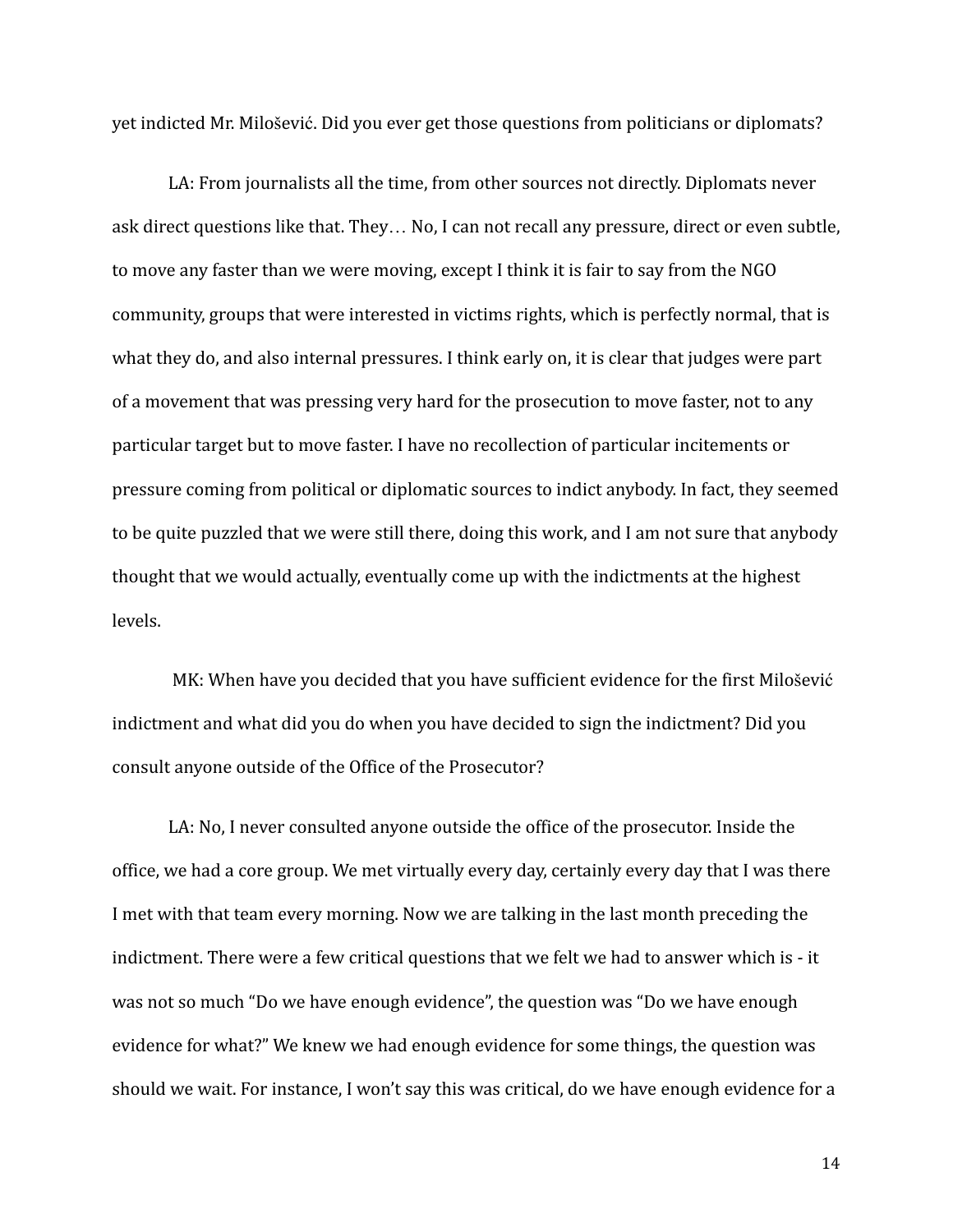count of genocide and if not should we wait and should we develop this, or should we go just on crimes against humanity, and if so is extermination essential. You know, these were very legal debates, lawyers, investigators, lots of views. Usually, I did not participate very much, I listened and then I decided on what I thought was a serious enough indictment that was not pro forma, that was not just to say "we have something". It was a very serious indictment and we moved to have it confirmed as soon as we could put it together. Which, as you can imagine, is a huge amount of work in collecting, relating the allegations in the indictment to the supporting evidence. So it took a lot of drafting and drafting and revisions and we worked on that and we presented it. The timing was completely driven by this internal process.

MK: But didn't you feel a need to share this huge responsibility for this move, with some senior statesmen or diplomats who may give you some advice? Are you going to provoke a Third World War, things like that you know?

LA: No, I never felt the need… First of all, I was extremely well supported internally. I had full confidence in the lawyers I was working with, I had confidence in their professional judgment, in assessing the quality of the evidence and so I felt really good that we had a team in place. Now, as to the political environment in which we were working, you know, I read the newspapers, I am not a political scientist, I am not a politician and frankly, that was not the job I was assigned to do and we had very little, sort of, political analysis capacity within our own office. You know, we read the newspapers like anybody else but we were not a foreign ministry, this was not what we did.

I felt very strongly that the Security Council had given me a mandate. They knew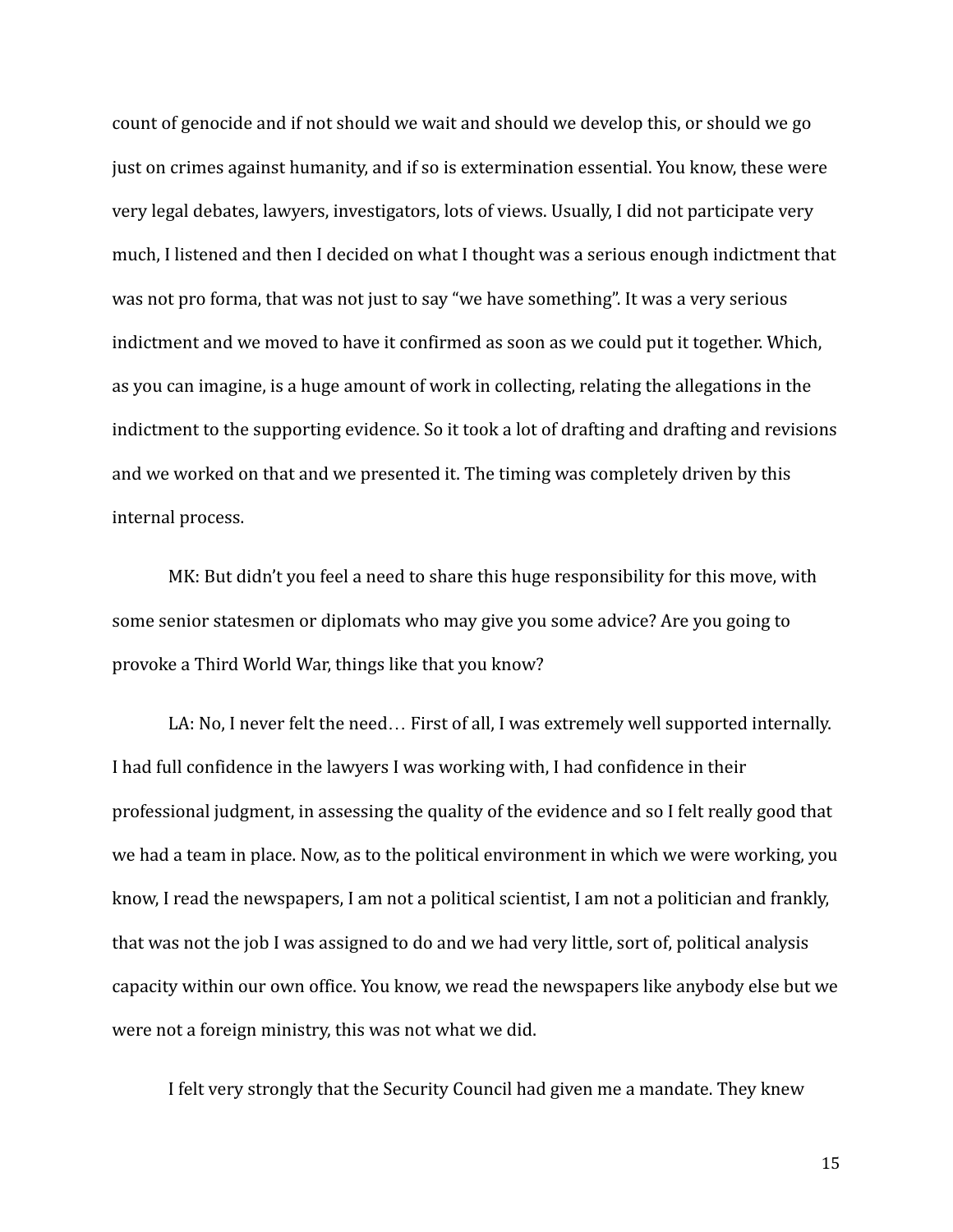what I was doing. I was doing exactly what they told me to do. They could change that mandate at any time. They could stop me, they could give an amnesty to Milošević, they could tell me to stop. They could change the terms of the Statute, they could take Kosovo out of it. They could do anything they wanted if they felt that an action on my part along the lines of what they told me to do would provoke the Third World War. That was their problem, not my problem. I did exactly what I was told to do, which is to investigate and prosecute the persons most responsible for serious violations of international humanitarian law in the former Yugoslavia. It was not a secret that Kosovo was that and I was doing it. I had no second thoughts and I certainly did not agonize about timing and political consequences. That was for others to worry about.

MK: But, in many circles, the indictment was perceived as a kind of, almost as a part of NATO operation against Serbia, legal part of the military operation against Serbia. Were you concerned about this perception?

LA: Well, in the end, I think… I learned, again as I said, this lesson that you can't control how others will perceive certain events. I think history will make very clear, when all the archives are open, when everybody can consult all the internal documents it will be very clear that, and I think it should be relatively obvious, that we were not working under the kind of authority or direction of NATO. NATO had no idea what direction to give us, even if they had wanted to direct our work. Frankly, I think they were as confused as everybody else about what the effects of this indictment would be. They were very wrong in their assessments of what the effects of arrests in Bosnia would be in 1996 and 1997. And as for what the reaction would be to a Milošević indictment during the Kosovo conflict, I think if I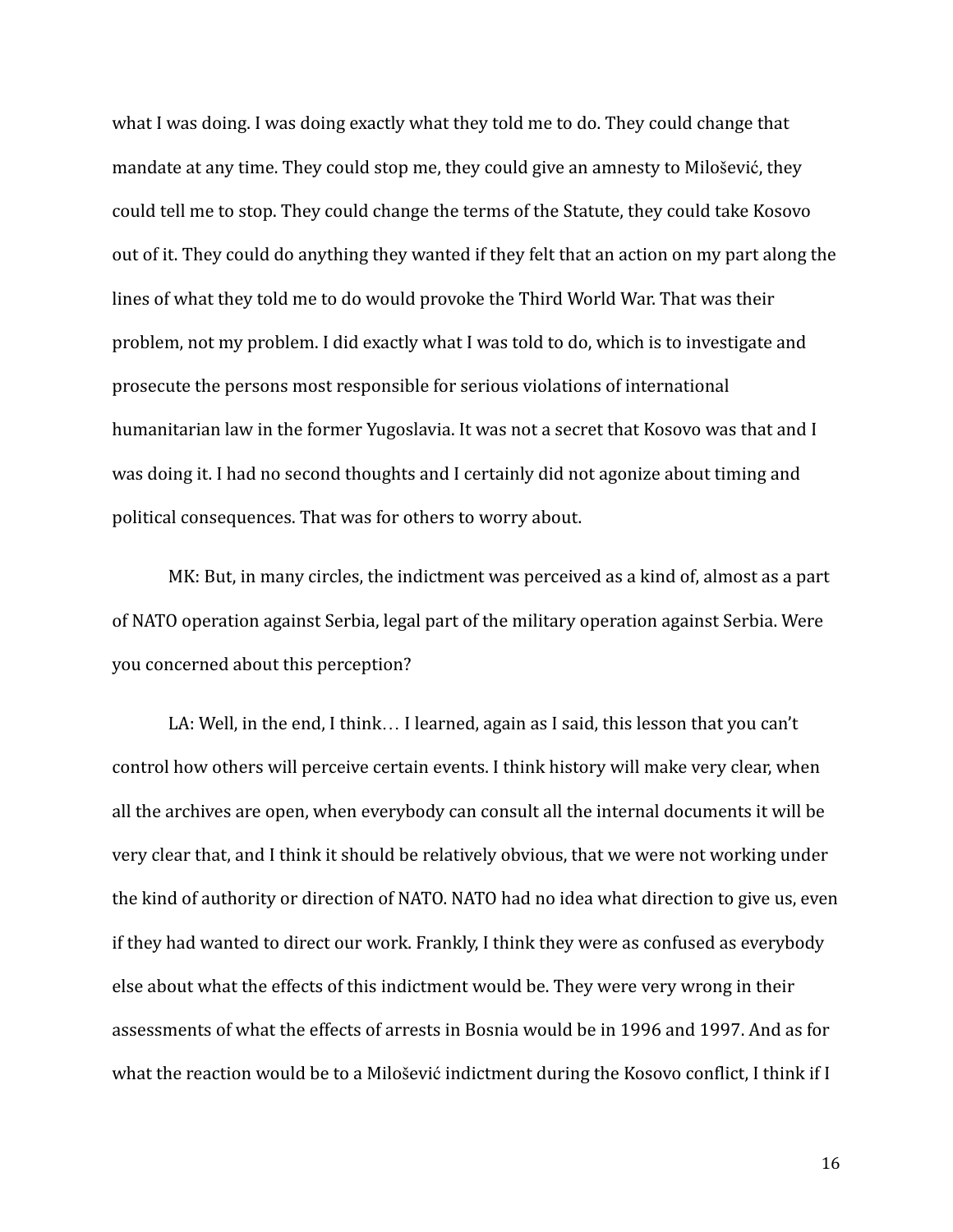had asked, which I was wise enough not to, they would have probably told me that it was likely to be a negative effect. That would be my guess. Why? Because they don't like anything they can't control.

I never received instructions from NATO. I never sought instructions from them. I certainly never asked them what do you think about the Milošević indictment now or tomorrow or in three weeks, would it be good or bad? Frankly, I think they had no idea, I think they were very ambivalent as to whether this would precipitate a settlement of the conflict or precipitate an endless war. My guess is that if I had asked they would have told me to do nothing. Mostly because I believe that they don't like the uncertainty of a process they can't control. But at the time I don't think anybody had a sophisticated analysis of the likely consequences. I didn't. And I felt that it was not for me to hold back on some kind of political analysis of consequences that, I think, were quite unpredictable. I wish I could take credit and now say "Oh, I knew full-well that this indictment would demoralize the Serb leadership". It would be great if I could take credit for that. Unfortunately, it would not be credible or accurate.

MK: How much you were influenced by the speculations that Milošević may be offered some kind of amnesty or kind of "golden exile" if he accepted a peaceful solution for the NATO Serbia crisis? There was a lot of talk about it.

LA: The question of possible Milošević being put out of reach of the Tribunal was a huge concern for me. That I took very much into account in trying to speed up that process. I imagine that there must have been all kinds of political discussions about the NATO exit strategy in Kosovo. This bombing campaign had been going on for weeks. And I assumed, I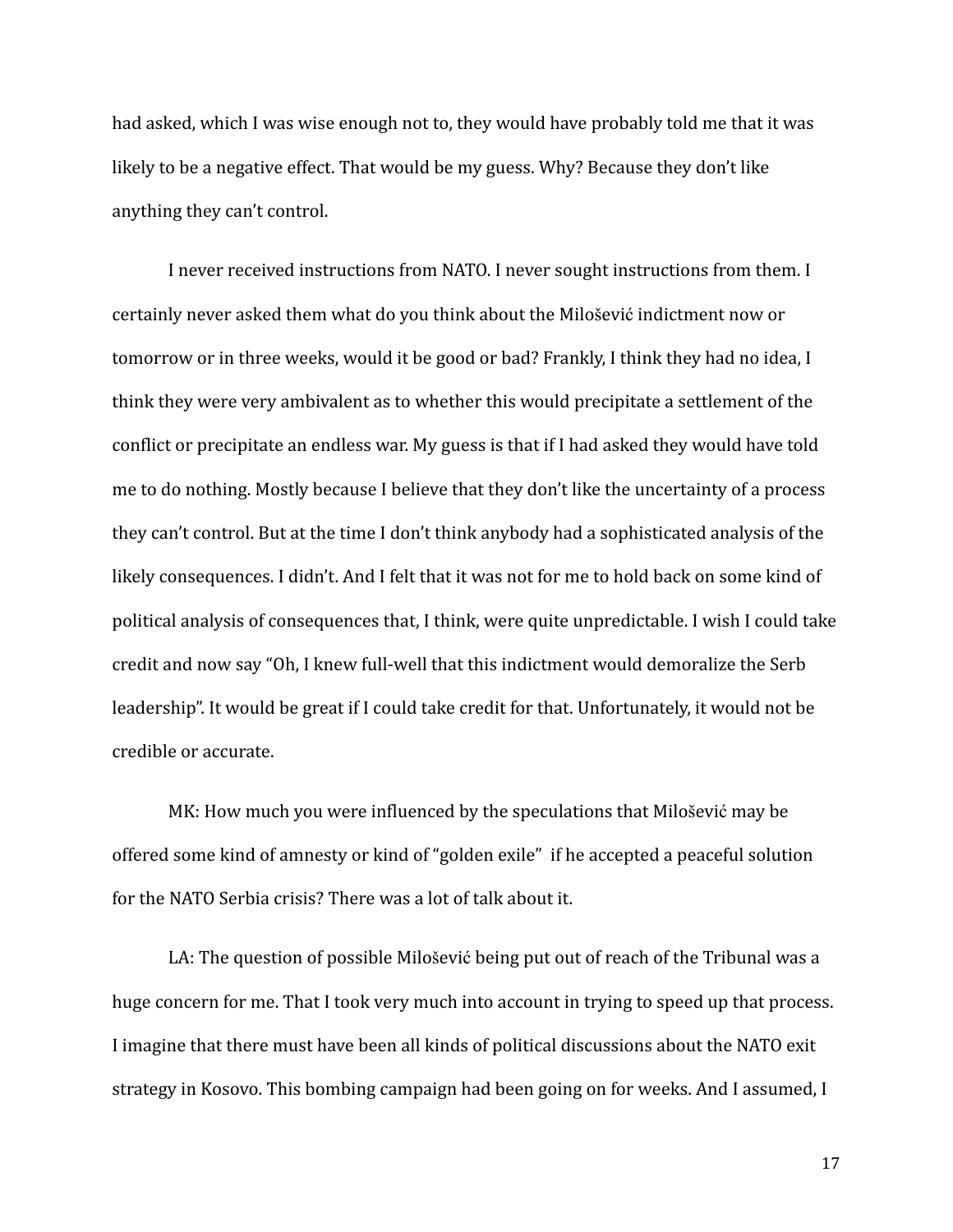have no information but I assumed that the part of the exit strategy might have involved either an amnesty, which frankly, I think, would not have been binding on the Tribunal, only an amnesty issued by the Security Council could have had legal effect. I thought this was very unlikely since NATO didn't even have a Security Council mandate to be there in the first place. So I wasn't worried about a legally binding end to that process but I was worried about a deal that would make him more out of reach, would make it more difficult in reality to move forward. So I figured, certainly from that point of view, that the sooner we move the better.

MK: One of the negotiators, international negotiators with Milošević Mr. Martti Ahtisaari said that he didn't know whether he should laugh or cry when he heard about the indictment. You said you have informed UN, a few days in advance, only UN as far as I remember. But the OTP channels leaked the information through the Dutch Foreign Ministry to some other countries.

LA: Yes. First of all, I informed no one outside the OTP, obviously, of the existence of the indictment until it was confirmed. I didn't ask anybody's permission and I didn't tell anybody that I had an indictment. In fact, I signed it, I think, on a Saturday. We produced it to the judge over the weekend and the formal confirmation hearing was on Monday and it was confirmed on Monday. During those days I never told anybody that this was happening. It was absolutely imperative for me that, first, I had to have the indictment before I told anyone.

After I had the indictment I asked the judge to keep it secret, sealed, for a few days for several reasons. The main reason was that there was a UN sort of investigative team that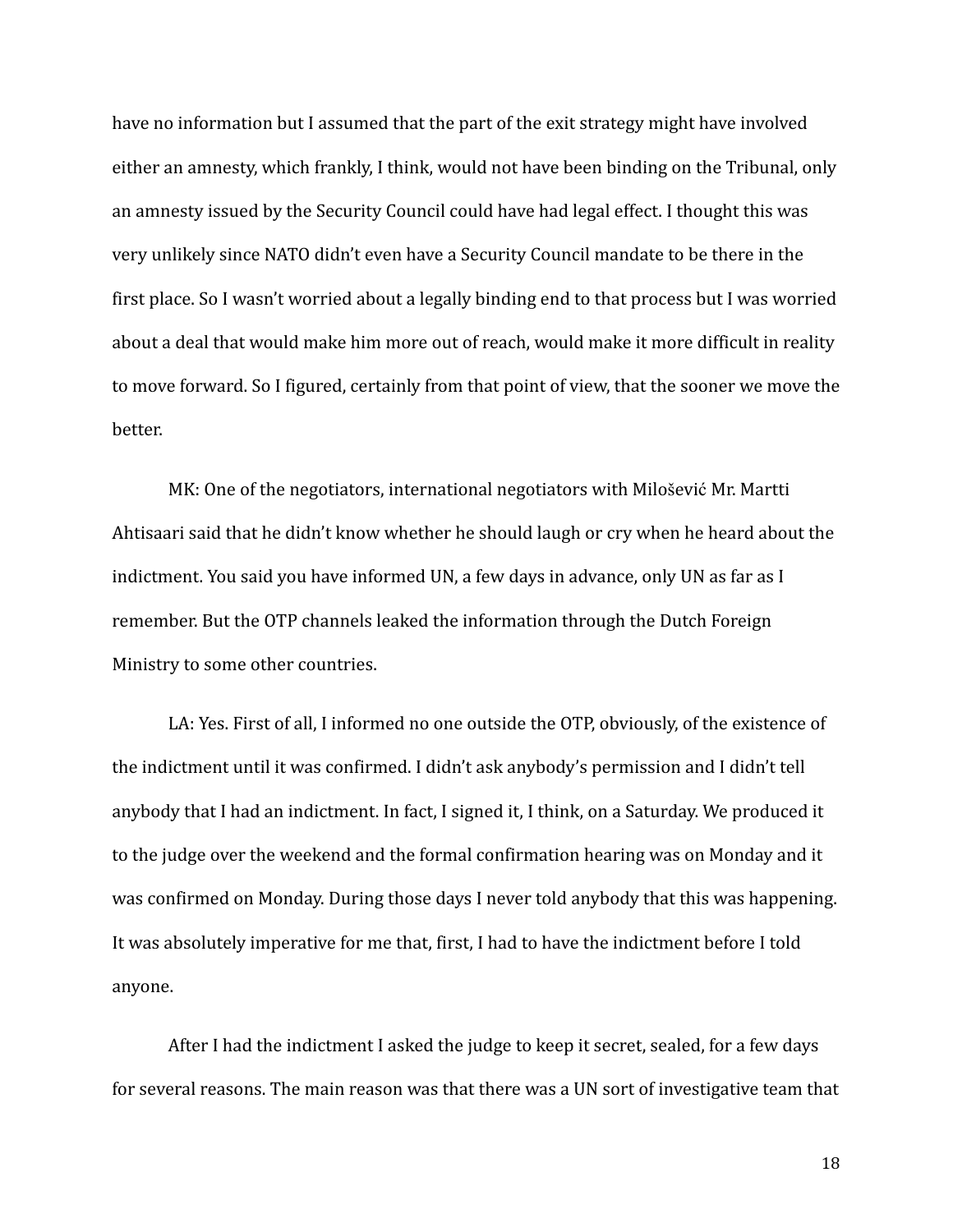I knew was in Kosovo to sort of evaluate what their humanitarian needs would be after the conflict, what the UN would need to deploy, and so on. Part of that team had one of my staff members. I felt that this person was at risk if the indictment was made public before they left Kosovo and that the UN team generally might have been at risk. So I was very concerned to ensure that the indictment was not made public until they had an opportunity to leave and they were scheduled to leave on Thursday, I think, of that week.

I also knew that Martti Ahtisaari was negotiating in Belgrade on behalf of the Secretary-General and that, again, this bomb-shell, which produced on his part this puzzling response as to whether he should laugh or cry, might terribly complicate his position and I saw no impediment to letting him know if the Secretary-General felt it was appropriate, so he would not be caught sitting in Belgrade with this event unfolding. So I personally told the Secretary-General essentially for those reasons. I told him that the delay was very short, that the indictment was gonna be made public on Thursday unless there was a delay in getting the UN team out of Kosovo in which case if he knew there was any delay, he should let me know so I could try to expand the secrecy period of the sealed indictment. I was very concerned that we could not keep it secret for very long, I thought there was a danger of a leak. Then I asked the Dutch foreign minister to inform others, essentially of just that, that there was an indictment, it was confirmed so we had reached the point of no return, and that it would be made public with all the details on Thursday. I didn't tell them who else was indicted and that became a very hot issue in these few days. I think because when they realized that Milosevic was indicted there was a great deal of interest in who was the dolphin, who was the fall-back position for negotiating purposes and that of course depended on who else was indicted.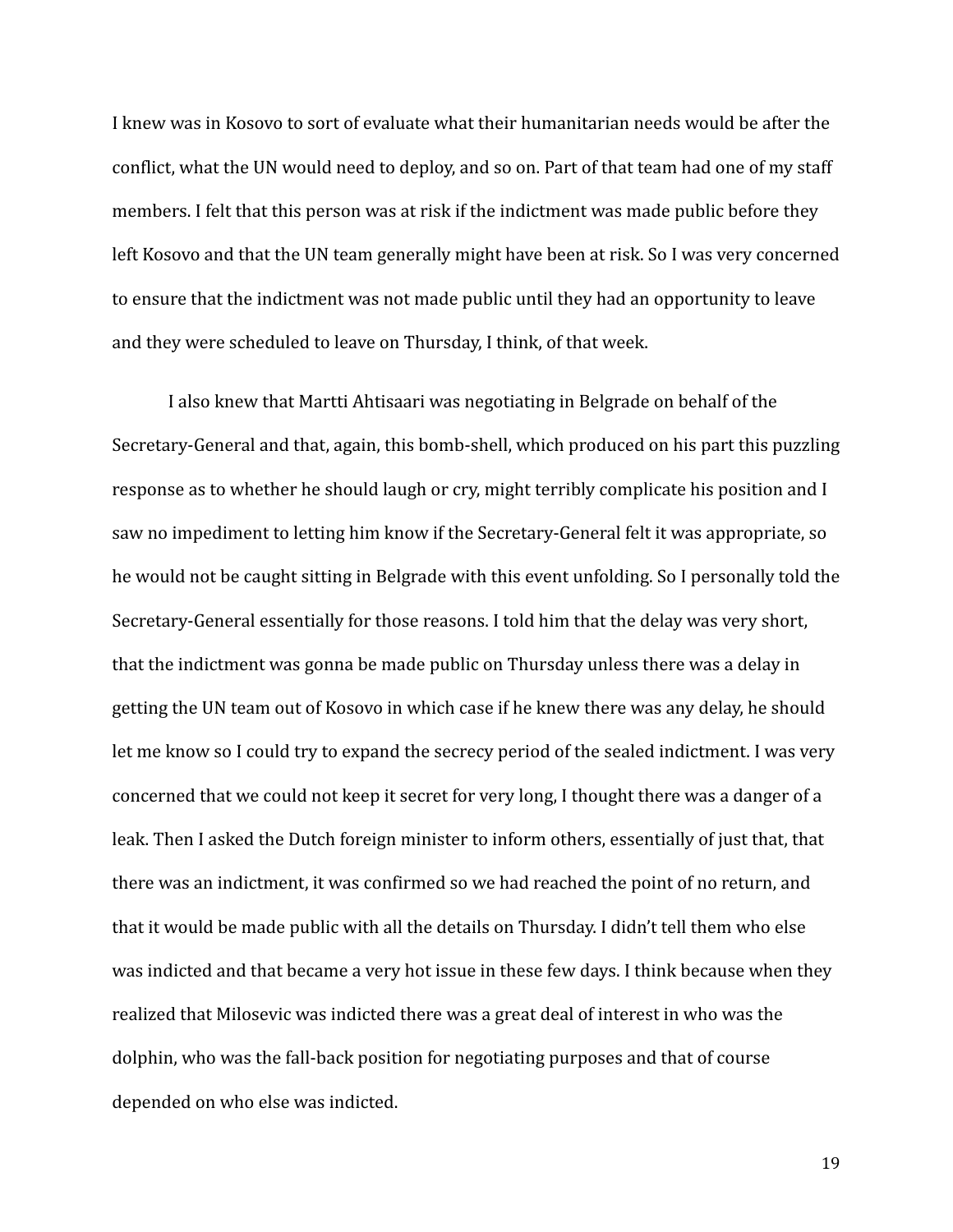MK: You informed Kofi Annan on Monday?

LA: On Tuesday, I think.

MK: And also Dutch Foreign Ministry. Did you get any reaction before the indictment was made public?

LA: Well, Kofi Annan I met in Stockholm. I communicated to him that I had very confidential information to convey to him. Surprisingly enough there were no secure channels of communication that could be used. So I flew, that's why I think it was Tuesday but maybe I'm wrong. Maybe it was Monday, now I forget. But I, he was in Stockholm and I flew there and I spoke to him, totally in private, there was nobody else present at that meeting. My recollection of that event is that, as usual, he was first of all very supportive, very calm. I think grateful that at least he had some room to maneuver. I think he was worried about his delegation in Belgrade, about Martti Ahtisaari, his mission in Belgrade, and the team on the ground. This was very operational. He told me he would confirm they were leaving on Thursday, would let me know if was any delay, and would insist that they would come out on Thursday. I don't have a recollection of a great...we did talk a little bit about where this would all go, but this was a very serene meeting not confrontational. Essentially, we both understood that this was sort of history unfolding and we just had to wait and see.

MK: But from this second channel, did you get any reactions before the indictment was made public? Dutch Ministry of foreign affairs and the other ministries.

LA: Let's put it this way. I made it very clear, first of all, in case there was any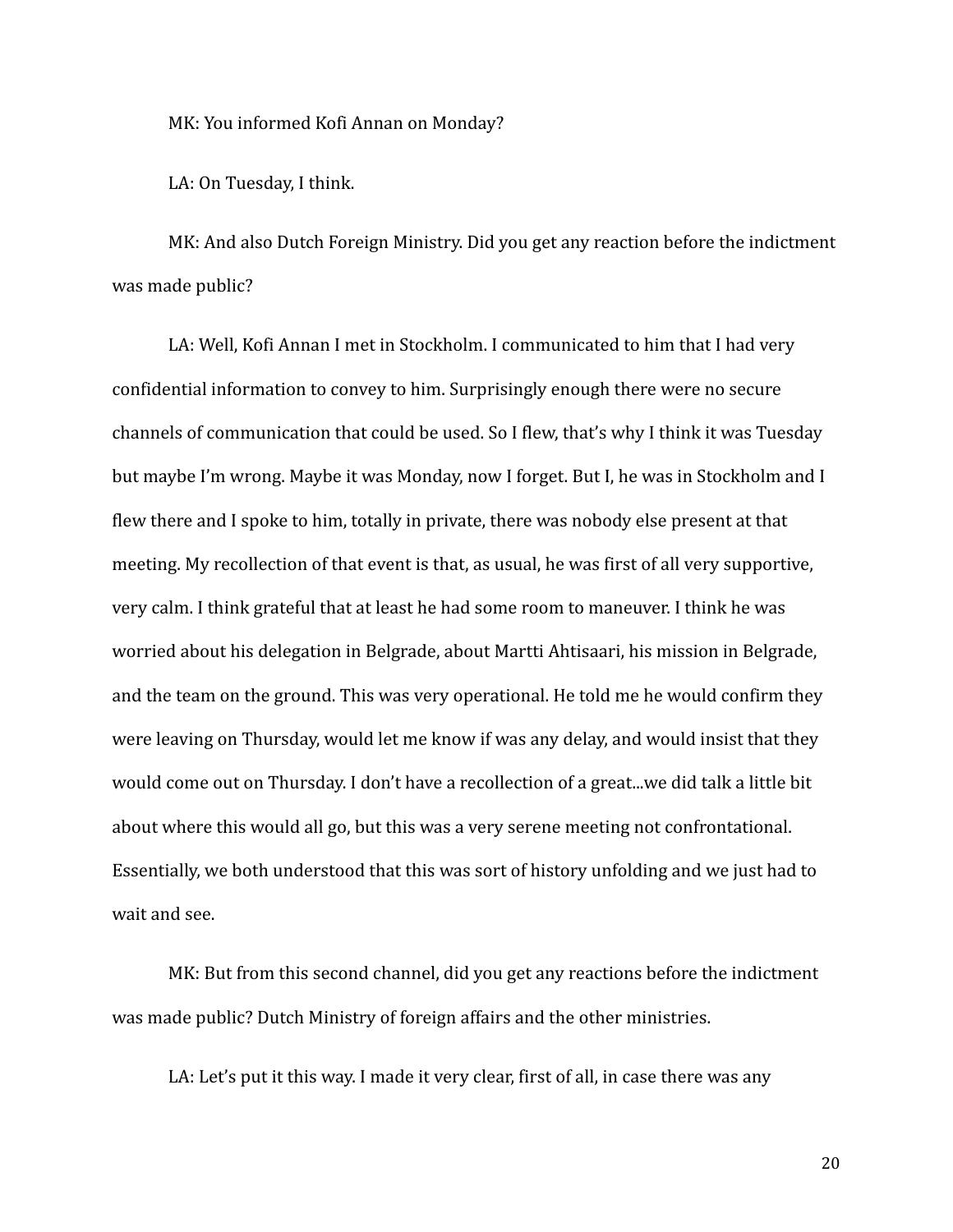misunderstanding, I repeated that the indictment was confirmed. I also said it could not be kept under seal for very long, I only had an order until Thursday, and I believe that even if I tried to expand the secrecy of the indictment, that too many people knew, as much as we had been very prudent in the Office of The Prosecutor,. The press I think, were very agitated over the whole issue, everybody was very intense. So I thought realistically, "this is gonna come out, it's a matter of days, not of weeks". So it didn't leave a lot of room to intervene. I also made very clear that interventions, first of all, would be completely futile because this was done and would be quite inappropriate because I didn't seek instructions beforehand as I shouldn't have, and that any attempt to influence me was in any event too late and, secondly, would only look bad in a historical context. So I think as a result of making that position clear, I didn't get any feedback.

MK: But after the indictment was made public, did you get some reaction?

LA: The reaction I got was, as is usually the case, the first reaction was from the press and the press was overwhelmingly positive. And therefore the political response was also very positive. To me, that's quite inevitable. I think that if the reaction coming out of the media had been negative and so on, I am sure that I would have heard in no uncertain terms, "what a foolish thing I have done", and "how dare I go along". But essentially even before it yielded more positive results, the press was supportive and consequently… And still, I think people had no idea, the response was...how can it be negative? I have done exactly what they told me to do. When I say "they" I mean the key members of the Security Council, the ones who had an interest, the key NATO members, and members of the Security Council. How could they tell me that this was inappropriate when I had done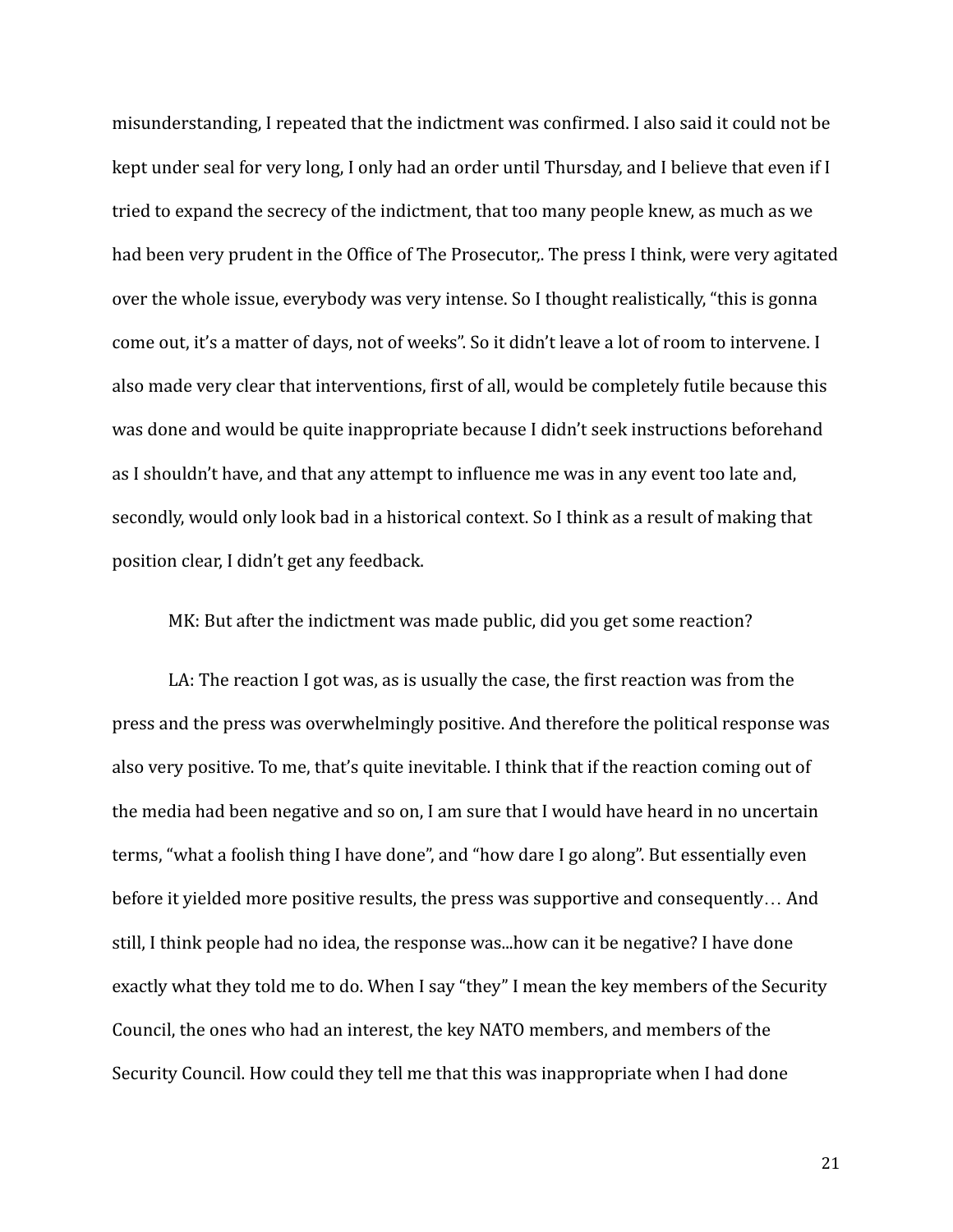exactly what I had been mandated to do. Now, they started to speculate about what this would do but then...

MK: Did you feel relieved when after eight days the peaceful solution was found to stop the...

LA: Oh, I was very relieved. I mean, for all I said about myself not having a political role and a kind of political accountability I was not blind to the fact that I was an actor in an intensely political environment about critical issues which involve warfare and potential loss of life. You can't ignore that environment. And in fact, even though I would have had no reason to feel in any way responsible if this had complicated the outcome of the case I think I would have felt terribly ambivalent about my strategy had it had adverse consequences. So, no, I was delighted that events turned out as they did.

MK: And then you left and two years later Mr. Milošević came. What was your reaction? How did you feel at the moment when you heard that Mr. Milošević is in The Hague on the basis of your indictment?

LA: At the time the indictment was issued I said publicly and I firmly believed that Milosevic one day would be tried one day in The Hague. I resisted all the questions that asked me to speculate when this would happen.

It was impossible to speculate in the spring of 1999 to try to predict when Milošević would be turned over and in what circumstances. Again intuitively I thought it was more likely it would be through a loss of power internally. Even in my most optimistic predictions, I would have never believed it would happen that quickly. I think it did happen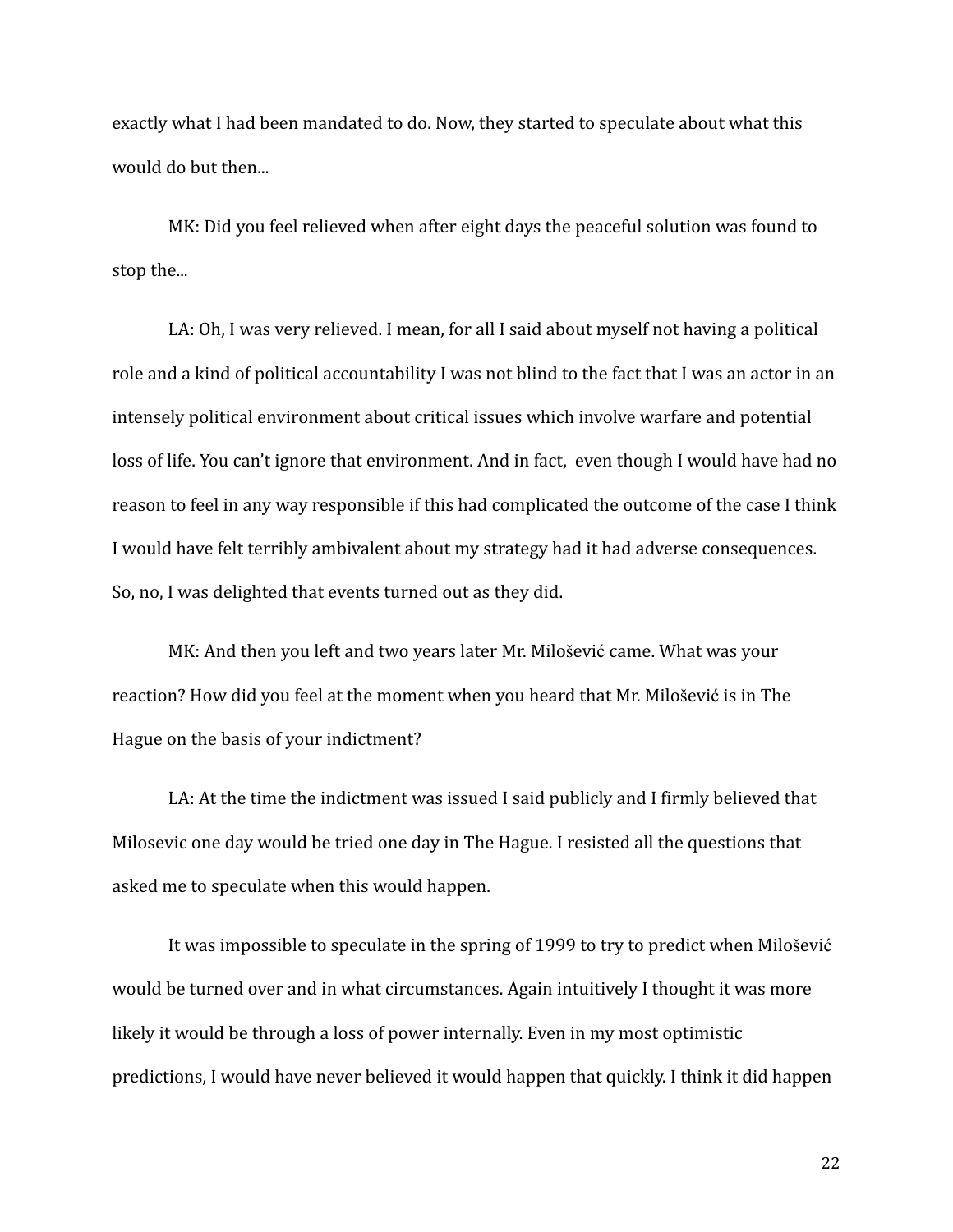surprisingly rapidly. But I remember very clearly the moment I found out. I was coming out of the plane in Australia and I was meeting my daughter and John Ralston who had been, of course, so much part of my life around that indictment and I had a message as soon as I came out of the plane and the message said: "watch TV". And that's when I found out that the arrest has been effective and I spoke to John Ralston then expressing our mutual surprise and delight at how rapidly and how well this had all turned out.

MK: After indicted Milošević, you have also created one working group to study allegations that NATO has committed some crimes during the air campaign in Yugoslavia.

LA: This was in the very last weeks of my... by then it was clear that I was leaving. There were groups that were adamant that they had credible evidence alleging, and some things certainly had specific enough content that I thought that they had to be looked at, as a matter of law and as a matter of fact, like the use of depleted uranium for instance. I felt that, well first of all, let me make it very clear, that right from the day one of the NATO bombing campaign, I went to each one of the lead NATO capitals and was very poorly received in most of them when I took the opportunity to either remind them or to announce to them, because frankly, I can not tell whether they had already thought of that, that I had jurisdiction over their military action in Kosovo.

The reaction was in each one of them, in some cases they seemed to be surprised, in which case I question the quality of the legal advice they got before embarking on this adventure. In other cases, they seemed outraged that I would have the nerve to even suggest that they could do anything that would trigger my competence. I told them it is not the question of whether I think you will or will not commit the crime, I just want that we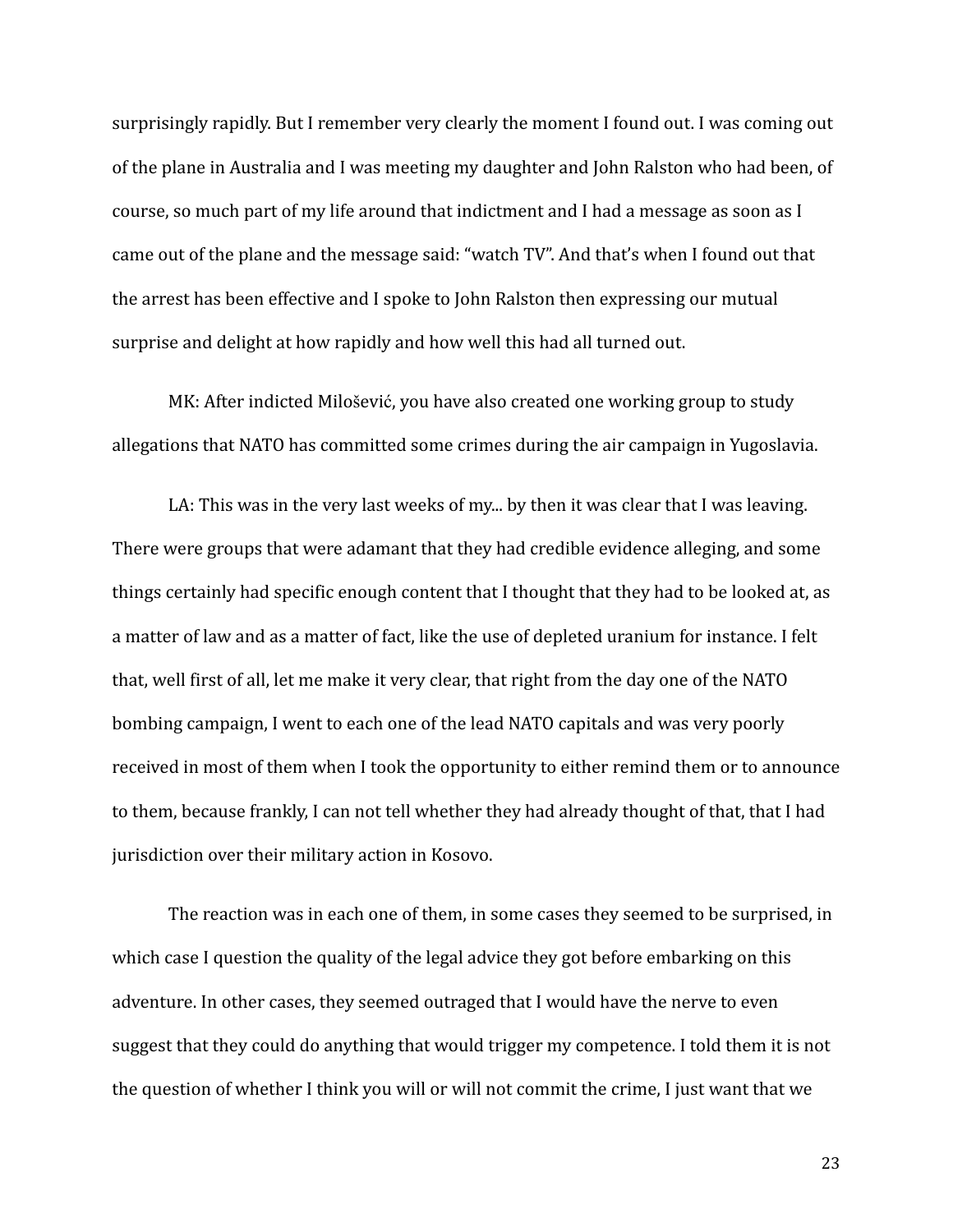both understand that if you do, I will be there. This was as I said very very poorly received. And at the same time during the bombing campaign, the NATO spokesman took many opportunities to explain how carefully planned the operations were and how attentive they were to compliance with international law, so that's fine.

In any event, when these allegations were made, some came from extremely non-credible sources, others came from sources that seemed a little more respectable. Just before I left I thought we should look at the legal and factual foundation of these allegations.

MK: Did you read the report, afterwards?

LA: I can't comment on anything that happened after I left.

MK: Let's just go back to deal with one specific subject which is a plea agreement. During your period I think there was only one, as far as I remember. Now, as you can see, I call that "acute guilty plea syndrome". It's a kind of virus. You had six this year, 14 altogether in the ten years of the Tribunal. What's your opinion on plea agreements?

LA: This will be a reminder that the whole time I was in The Hague, of course, I had dual capacity. I was also the chief prosecutor for the Ruanda Tribunal where I then felt that at that time I felt my greatest achievement was the guilty plea of Jean Kambanda who had been the prime minister of the interim government at the time of the genocide.

In retrospect, I became a lot more ambivalent about the real value for international justice of these guilty pleas. The reason I thought, particularly at that level, and I won't comment on any particular case but in general terms, I thought the great value of a guilty plea is the ultimate barrier to revisionism. Because if you convict, the accused and his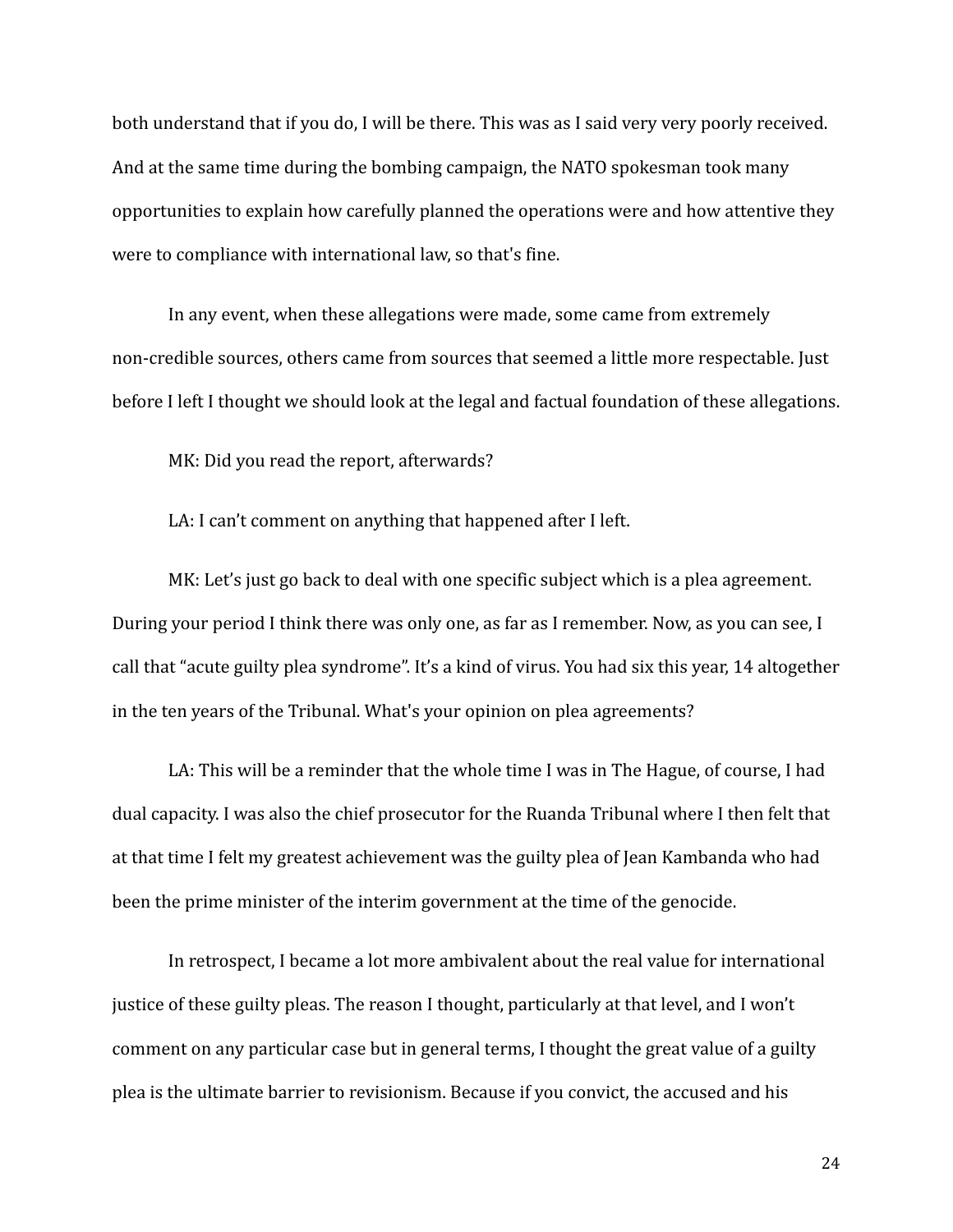supporters can continue to say "Oh, the court was biased, the evidence was weak, I didn't do it". But, when the participant himself, the perpetrator admits his guilt, and if he expresses remorse, it is even better. But even just this admission of participation I thought would kill revisionism in a very fundamental way. It was very important in Rwanda and I think it was very important in many sectors of the war in the former Yugoslavia. So, in that sense, I thought it had a tremendous value.

I don't think we could talk of plea bargaining as we do in some national jurisdictions in which there are all kinds of trading of sentences and cooperation. There I don't think it happened. That's not the point. The point is not to try to bargain a huge volume of cases. So it seems to me that the legal capital is on this question of getting an insider basically to admit culpability. There are a lot of disadvantages, but maybe a lot less so as more and more pleas are taking place, is that the story is not told. It doesn't matter so much when you have multiple trials, as you have in the ICTY, when the various parts of the story, of Vukovar, Srebrenica, Ahmići, these stories have been told, in fact in cases, they are told time and again. In the case of the Rwanda tribunal, this culpability of the prime minister which was is all contained in the short 20 pages agreed statement of fact, did not have the effect of the unfolding of a story in court with witnesses. I think its impact in a sense, got lost. And in retrospect, I am not sure it had the benefit I hoped it would have. So, in a Tribunal that is under a lot of pressure to wrap up its proceedings, I think it is inevitable that it becomes very attractive, certainly for the prosecutor, to move along by possibly dropping certain charges and focusing on the essence of the case and obtaining a guilty plea.

MK: So, It may somehow dilute the effect of the trial, the storytelling during the trial,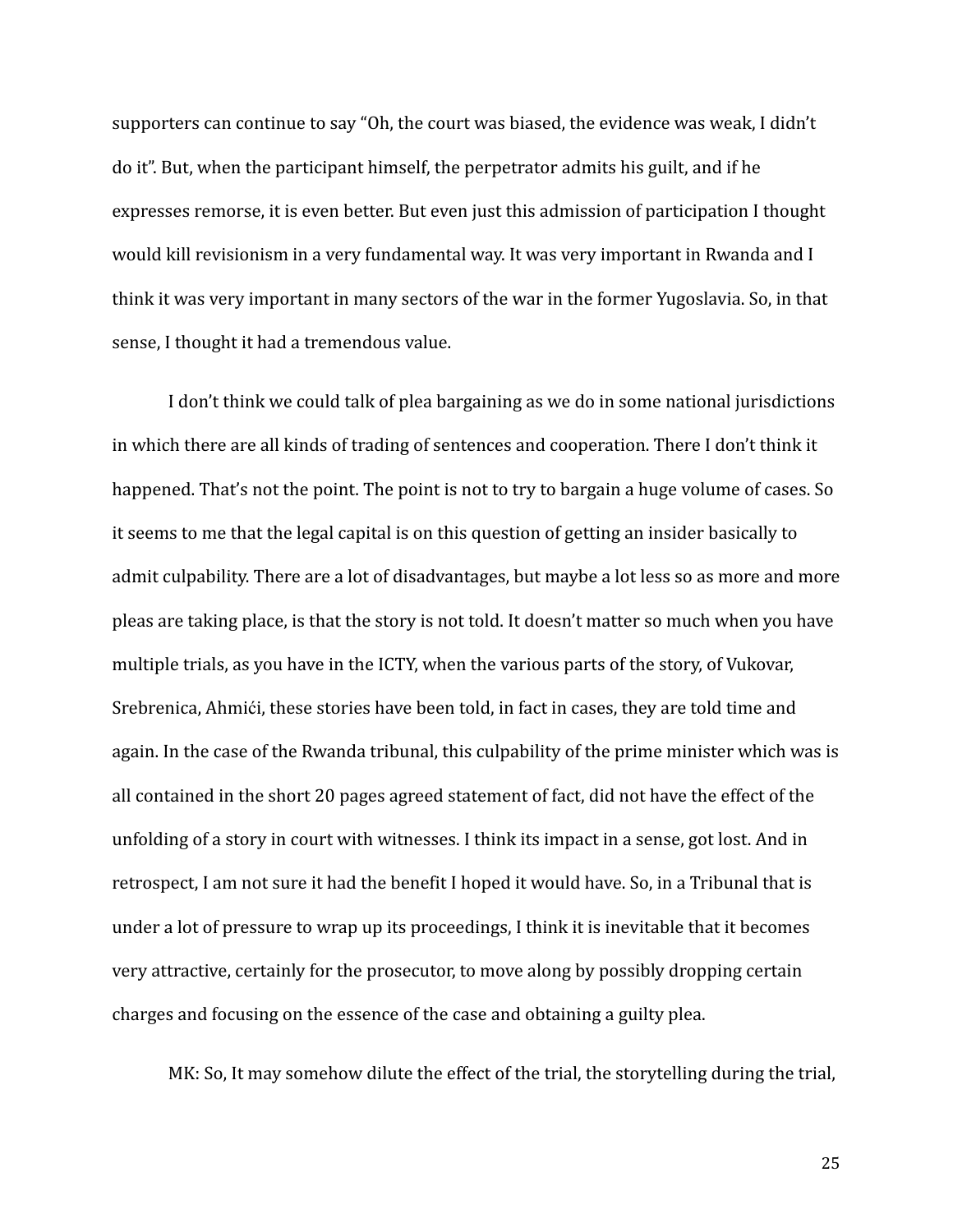the witness, and victims' testimonies?

LA: Yes, but you know, but after 10 years in the Hague it is possible to suggest that there is a bit of storytelling fatigue, certainly on the part of the judges.

I think in cases for instance where the guilty pleas are occurring in cases where the main story related to the events has been already told, I don't see any downside. I think the guilty pleas are then very positive. But they are not a very good substitute for the richness of a trial in the cases where that story has not been told.

MK: The final question would be, now, to wrap up all the most important contributions, ICTY contribution to international justice. A kind of legacy.

LA: I think, without inflating the importance of this institution, I think the existence of ICTY will be as important to international law and peace and to the development of compliance with humanitarian law, it will be as significant as the war in former Yugoslavia was for that country and for Europe. In that sense, as an institution, it is as significant as the war itself was.

It's an odious comparison in the sense that war created loss of life and so on, but the breakdown, the death of Yugoslavia, was an earthquake in that country and in the region itself. I think ICTY was an earthquake in international law of the same order of magnitude in terms of the wave that it has created. ICTY has created a point of no return in accountability, in the end of the culture of impunity and in the world's expectation that military and political leaders must be made to account for their criminal actions. To me, it was an extremely dramatic change in world attitudes and the legal support for these